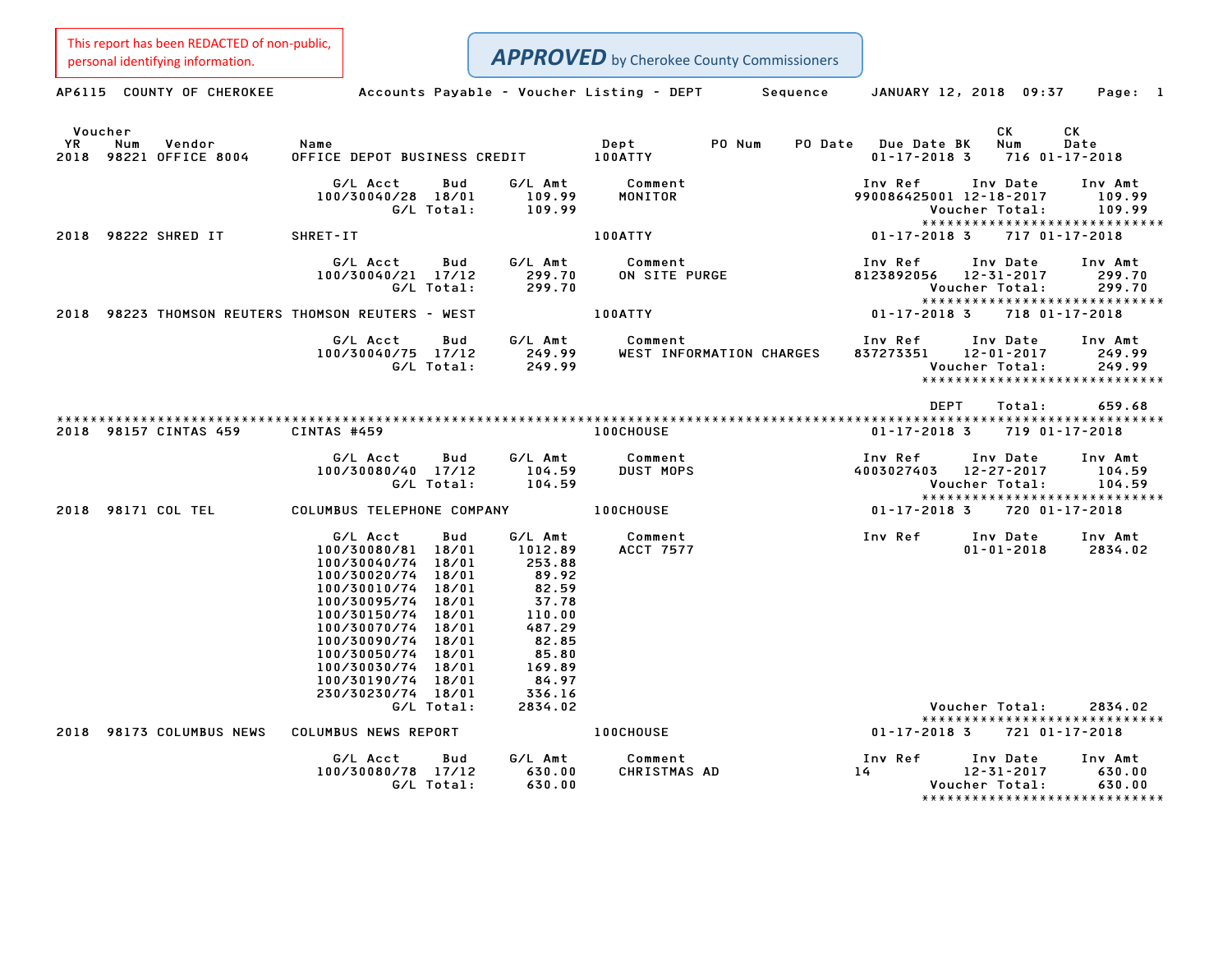|         |                                                              |                                                              |                   |                    | AP6115 COUNTY OF CHEROKEE Accounts Payable – Voucher Listing – DEPT Sequence JANUARY 12, 2018 09:37                                                                                                                                          |                          |                                                                                                 | Page: 2                       |
|---------|--------------------------------------------------------------|--------------------------------------------------------------|-------------------|--------------------|----------------------------------------------------------------------------------------------------------------------------------------------------------------------------------------------------------------------------------------------|--------------------------|-------------------------------------------------------------------------------------------------|-------------------------------|
| Voucher | rk Num Vendor - Name<br>2018 98236 DOLLAR - DOLLAR           |                                                              |                   |                    |                                                                                                                                                                                                                                              | PO Date Due Date BK      | CK<br>Num<br>$01 - 17 - 2018$ 3 722 01-17-2018                                                  | CK<br>Date                    |
|         |                                                              | G/L Acct<br>100/30080/89 18/01                               | Bud<br>G/L Total: | 7600.00            | G/L Amt Comment Inv Ref Inv Date<br>7600.00 GIFT CARDS 01-12-2018<br>7600.00 100CHOUSE 100CHOUSE 01-17-2018 3 723 01                                                                                                                         |                          |                                                                                                 | Inv Amt<br>7600.00<br>7600.00 |
|         | 2018 98174 MENSE                                             | MENSE CPA FIRM, LLC                                          |                   |                    |                                                                                                                                                                                                                                              |                          | *****************************<br>723 01-17-2018                                                 |                               |
|         |                                                              |                                                              |                   |                    | G/L Acct Bud G/L Amt Comment<br>100/30080/89 17/12 750.00 PREP/US CENSUS BUREAU 2273 12-27-2017 750.00<br>$FORM R-28$                                                                                                                        |                          | Inv Ref      Inv Date     Inv Amt                                                               |                               |
|         |                                                              |                                                              |                   | G/L Total: 750.00  |                                                                                                                                                                                                                                              |                          | Voucher Total:          750.00<br>******************************                                |                               |
|         | 2018 98194 MENSE                                             |                                                              |                   |                    | MENSE CPA FIRM, LLC $\overline{100}$ CHOUSE $01-17-20183$                                                                                                                                                                                    |                          | 723 01-17-2018                                                                                  |                               |
|         |                                                              |                                                              |                   |                    | G/L Acct Bud G/L Amt Comment<br>100/30080/89 18/01 712.50 VEAR END AUDIT/CASH COUNTS 2281 100/30080/89 18/01 712.50<br>G/L Total: 712.50 YEAR END AUDIT/CASH COUNTS 2281 Voucher Total: 712.50                                               |                          | Inv Ref Inv Date<br>- VOUCNer Iviai.<br>*****************************<br>-- -- -- -- -- -- --   | Inv Amt                       |
|         |                                                              |                                                              |                   |                    |                                                                                                                                                                                                                                              |                          |                                                                                                 |                               |
|         |                                                              | G/L Acct Bud                                                 |                   | G∕L Amt            | Comment<br>YEARLY HHW FEE 10054364 01-04-2018<br>COLLECTION FEE G, DECEMBER 10054357 01-03-2018                                                                                                                                              |                          | Inv Ref      Inv Date     Inv Amt<br>$01 - 04 - 2018$ 1000.00                                   | 1000.00                       |
|         |                                                              |                                                              |                   | G/L Total: 2000.00 |                                                                                                                                                                                                                                              |                          | Voucher Total:                                                                                  | 2000.00                       |
|         | 2018 98175 TRUE VALUE COL TRUE VALUE COLUMBUS                |                                                              |                   |                    | <b>100CHOUSE</b>                                                                                                                                                                                                                             | $01 - 17 - 2018$ 3       | 725 01-17-2018                                                                                  |                               |
|         |                                                              |                                                              |                   |                    | G/L Acct Bud G/L Amt Comment<br>100/30080/40 17/12 40.45<br>100/30080/40 17/12 40.45 BRUSH, COVER, GLUE TRAP A333742 12-29-2017 40.45<br>100/30080/40 18/01 6.49 CABLE TIES A334239 01-04-2018 6.49<br>G/L Total: 46.94 Voucher Total: 46.94 |                          | Inv Ref Inv Date<br>******************************                                              | Inv Amt                       |
|         |                                                              |                                                              |                   |                    |                                                                                                                                                                                                                                              |                          | DEPT Total: 14678.05                                                                            |                               |
|         | 2018 98177 COUNTRY                                           | <b>COUNTRY GARDENS</b>                                       |                   |                    | 100COMM                                                                                                                                                                                                                                      |                          | 01-17-2018 3 726 01-17-2018                                                                     |                               |
|         |                                                              | G/L Acct Bud<br>100/30010/89 17/12 38.00<br>G/L Total: 38.00 |                   |                    | G/L Amt Comment<br><b>PLANT/</b>                                                                                                                                                                                                             |                          | Inv Ref      Inv Date     Inv Amt<br>1100894<br>010894 12-21-2017 38.00<br>Voucher Total: 38.00 |                               |
|         | 2018 98178 GALENA SENTINEL THE SENTINEL-TIMES <b>100COMM</b> |                                                              |                   |                    |                                                                                                                                                                                                                                              |                          | 01-17-2018 3 727 01-17-2018                                                                     |                               |
|         |                                                              |                                                              |                   |                    | G/L Acct Bud G/L Amt Comment<br>RES 17-2017                                                                                                                                                                                                  | Inv Ref Inv Date Inv Amt | 2326 12-20-2017 76.00                                                                           |                               |
|         |                                                              |                                                              |                   | G/L Total: 76.00   |                                                                                                                                                                                                                                              |                          | Voucher Total: 76.00<br>*****************************                                           |                               |
|         |                                                              |                                                              |                   |                    |                                                                                                                                                                                                                                              | <b>DEPT</b>              | Total:                                                                                          | 114.00                        |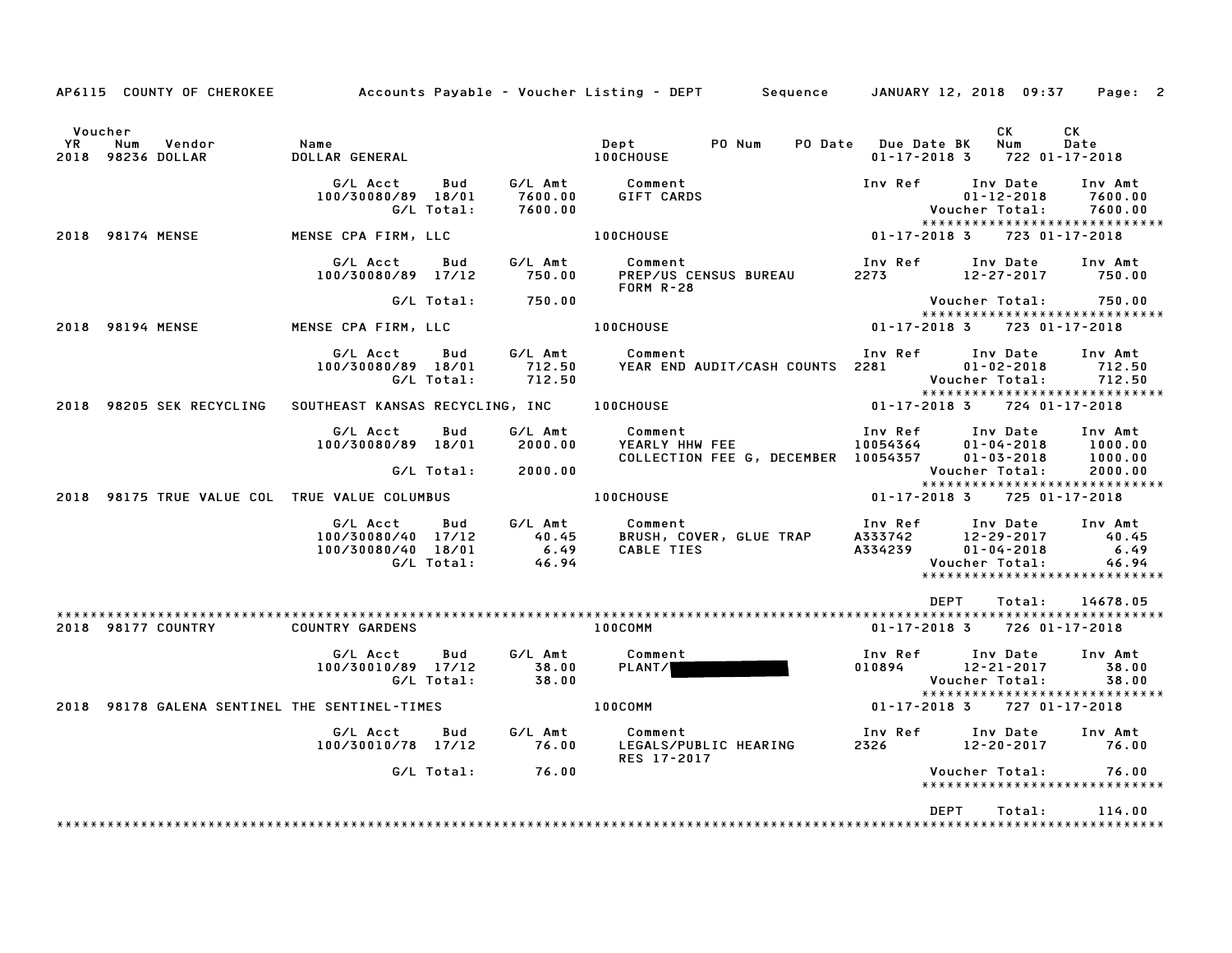|                      |                                                         |                                                                                           |                    | AP6115 COUNTY OF CHEROKEE Accounts Payable - Voucher Listing - DEPT Sequence JANUARY 12, 2018 09:37 Page: 3                                                                                                                               |                                                                                |                                                    |                                                                |
|----------------------|---------------------------------------------------------|-------------------------------------------------------------------------------------------|--------------------|-------------------------------------------------------------------------------------------------------------------------------------------------------------------------------------------------------------------------------------------|--------------------------------------------------------------------------------|----------------------------------------------------|----------------------------------------------------------------|
|                      |                                                         |                                                                                           |                    |                                                                                                                                                                                                                                           |                                                                                |                                                    |                                                                |
| Voucher<br><b>YR</b> | Num<br>Vendor<br>YR Num Vendor<br>2018 98155 STRONGHOLD | Name<br>STRONGHOLD DATA                                                                   |                    |                                                                                                                                                                                                                                           |                                                                                | CK<br>$01 - 17 - 2018$ 3 728 01-17-2018            | CK<br><b>Date</b>                                              |
|                      |                                                         |                                                                                           |                    | G/L Acct     Bud     G/L Amt     Comment                        Inv Ref     Inv Date<br>100/30150/89 18/01     4190.00     AGMT: PLATINUM                 25082         01-02-2018<br>G/L Total:     4190.00                              |                                                                                |                                                    | Inv Amt<br>4190.00<br>4190.00<br>***************************** |
|                      | 2018 98225 CINTAS 0855 CINTAS CORP                      |                                                                                           |                    | <b>100DCOURT</b>                                                                                                                                                                                                                          | DEPT                                                                           | Total:<br>$01 - 17 - 2018$ 3 729 01-17-2018        | 4190.00                                                        |
|                      |                                                         | G/L Acct Bud G/L Amt Comment<br>70/21 17/12 7.27<br>G/L Total: 7.27<br>100/30070/21 17/12 |                    | <b>GLOVES</b>                                                                                                                                                                                                                             | Inv Ref Inv Date Inv Amt<br>8403467371 12-22-2017 7.27                         | Voucher Total: 7.27                                |                                                                |
|                      | 2018 98224 CULLIGAN CULLIGAN OF JOPLIN                  |                                                                                           |                    | $100DC0URT$ 01-17-2018 3 730 01-17-2018                                                                                                                                                                                                   |                                                                                |                                                    | *****************************                                  |
|                      |                                                         |                                                                                           |                    | G/L Acct     Bud     G/L Amt     Comment                         Inv Ref    Inv Date   Inv Amt<br>100/30070/89   17/12         13.55     COOLER RENTAL                         112185       12–31–2017        18<br>4.950<br>WATER CREDIT |                                                                                |                                                    | 4.95CR                                                         |
|                      |                                                         | G/L Total: 13.55                                                                          |                    |                                                                                                                                                                                                                                           |                                                                                | Voucher Total: 13.55                               | *****************************                                  |
|                      | 2018 98151 CURE, K                                      | KEVIN T CURE                                                                              |                    | 100DCOURT                                                                                                                                                                                                                                 | 01-17-2018 3 731 01-17-2018                                                    |                                                    |                                                                |
|                      |                                                         | G/L Acct Bud<br>100/30070/89 18/01<br>G/L Total: 2750.00                                  | G∕L Amt<br>2750.00 | Comment<br>MONTHLY ATTY/CO CONTRACT                                                                                                                                                                                                       | Inv Ref Inv Date Inv Amt                                                       | $01 - 03 - 2018$ 2750.00<br>Voucher Total: 2750.00 |                                                                |
|                      | 2018 98226 ETTINGERS                                    | ETTINGER'S OFFICE SUPPLY 100DCOURT                                                        |                    |                                                                                                                                                                                                                                           |                                                                                | $01 - 17 - 2018$ 3 732 01-17-2018                  | *****************************                                  |
|                      |                                                         |                                                                                           |                    |                                                                                                                                                                                                                                           | Inv Ref Inv Date Inv Amt<br>4989210 12-27-2017 329.90<br>Voucher Total: 329.90 |                                                    |                                                                |
|                      | 2018 98152 GAYOSO, C                                    | <b>CANDACE BREWSTER GAYOSO</b>                                                            |                    | 100DCOURT                                                                                                                                                                                                                                 | 01-17-2018 3 733 01-17-2018                                                    |                                                    |                                                                |
|                      |                                                         | G/L Acct<br>Bud<br>100/30070/89 18/01 2750.00<br>G/L Total: 2750.00                       |                    | G/L Amt Comment<br>MONTHLY ATTY/CO CONTRACT                                                                                                                                                                                               | Inv Ref       Inv Date<br>101-03-2018                                          | $01 - 03 - 2018$<br>Voucher Total:                 | Inv Amt<br>2750.00<br>2750.00                                  |
|                      | 2018 98229 KACSO                                        | <b>KACSO</b>                                                                              |                    | 100DCOURT                                                                                                                                                                                                                                 | 01-17-2018 3 734 01-17-2018                                                    |                                                    | *****************************                                  |
|                      |                                                         | G/L Acct Bud<br>100/30070/75 18/01 120.00                                                 | G⁄L Amt            | Comment<br>2018 MEMBERSHIPS<br>NICOLE ALLISON<br>MARK BRUCE                                                                                                                                                                               | Inv Ref Inv Date Inv Amt                                                       |                                                    | 120.00                                                         |
|                      |                                                         | G/L Total: 120.00                                                                         |                    |                                                                                                                                                                                                                                           |                                                                                | Voucher Total: 120.00                              | *****************************                                  |
|                      | 2018 98230 KADCCA, SALINA KADCCA                        |                                                                                           |                    | 100DCOURT AND ACCOUNT                                                                                                                                                                                                                     | 01-17-2018 3 735 01-17-2018                                                    |                                                    |                                                                |
|                      |                                                         | G/L Acct Bud<br>100/30070/75 18/01<br>G/L Total:                                          | 200.00<br>200.00   | G/L Amt Comment<br>2018 MEMBERSHIP DUES                                                                                                                                                                                                   | Inv Ref      Inv Date     Inv Amt                                              | 12-18-2017<br>Voucher Total: 200.00                | 200.00<br>*****************************                        |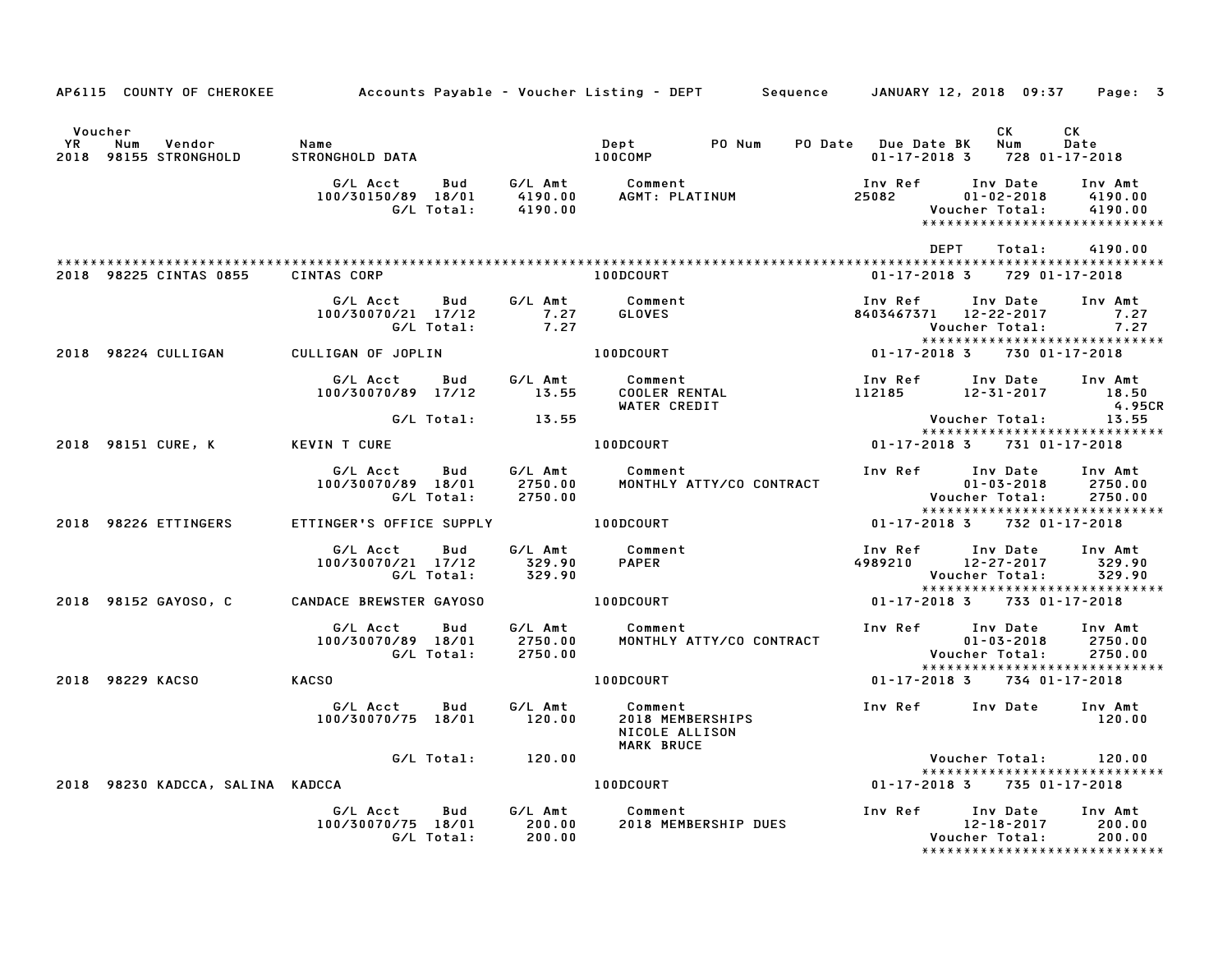|               | AP6115 COUNTY OF CHEROKEE        | Accounts Payable – Voucher Listing – DEPT         Sequence     |                   |                                        |                                                                                    |                        | JANUARY 12, 2018 09:37                     |                                          |                  | Page: 4                                                         |  |
|---------------|----------------------------------|----------------------------------------------------------------|-------------------|----------------------------------------|------------------------------------------------------------------------------------|------------------------|--------------------------------------------|------------------------------------------|------------------|-----------------------------------------------------------------|--|
| Voucher<br>YR | Vendor<br>Num<br>2018 98227 KDJA | Name<br>KDJA                                                   |                   |                                        | Dept<br>100DCOURT                                                                  | PO Num                 | PO Date Due Date BK<br>$01 - 17 - 2018$ 3  |                                          | СK<br>Num        | СK<br>Date<br>736 01-17-2018                                    |  |
|               |                                  | G/L Acct<br>100/30070/75 17/12                                 | Bud               | G/L Amt<br>100.00                      | Comment<br>2018 MEMBERSHIP DUES<br>HON OLIVER KENT LYNCH<br>11TH JUDICIAL DISTRICT |                        | Inv Ref                                    | Inv Date                                 | $11 - 02 - 2017$ | Inv Amt<br>100.00                                               |  |
|               |                                  |                                                                |                   | G/L Total: 100.00                      |                                                                                    |                        |                                            |                                          |                  | Voucher Total: 100.00                                           |  |
|               | 2018 98153 MCELROY, T            | <b>TIANA MCELROY</b>                                           |                   |                                        | 100DCOURT                                                                          |                        | 01-17-2018 3                               |                                          |                  | *****************************<br>737 01-17-2018                 |  |
|               |                                  | G/L Acct<br>100/30070/89 18/01                                 | Bud<br>G/L Total: | G/L Amt<br>2750.00<br>2750.00          | Comment<br>MONTHLY ATTY/CO CONTRACT                                                |                        | Inv Ref Inv Date                           | $01 - 03 - 2018$<br>Voucher Total:       |                  | Inv Amt<br>2750.00<br>2750.00<br>*****************************  |  |
|               | 2018 98154 STEELE, D             | DOUGLAS ROPER STEELE                                           |                   |                                        | 100DCOURT                                                                          |                        | 01-17-2018 3                               |                                          |                  | 738 01-17-2018                                                  |  |
|               |                                  | G/L Acct<br>100/30070/89 18/01                                 | Bud<br>G/L Total: | G/L Amt<br>2750.00<br>2750.00          | Comment<br>MONTHLY ATTY/CO CONTRACT                                                |                        | Inv Ref Inv Date                           | Voucher Total:                           | $01 - 03 - 2018$ | Inv Amt<br>2750.00<br>2750.00<br>*****************************  |  |
|               | 2018 98228 US CELLULAR           | US CELLULAR                                                    |                   |                                        | 100DCOURT                                                                          |                        | $01 - 17 - 2018$ 3                         |                                          |                  | 739 01-17-2018                                                  |  |
|               |                                  | G/L Acct<br>100/30070/84 17/12                                 | Bud<br>G/L Total: | G/L Amt<br>42.45<br>42.45              | Comment<br>Comment<br>ACCT 558976541                                               |                        | Inv Ref<br>0226186493 12-20-2017           | Inv Date<br>Voucher Total:               |                  | Inv Amt<br>42.45<br>42.45<br>*****************************      |  |
|               |                                  |                                                                |                   |                                        |                                                                                    |                        |                                            | <b>DEPT</b>                              | Total:           | 11813.17                                                        |  |
|               | 2018 98193 HEARTLAND             | HEARTLAND ELECTRIC COOPERATIVE INC 100E/P                      |                   |                                        |                                                                                    |                        | $01 - 17 - 2018$ 3                         |                                          |                  | 740 01-17-2018                                                  |  |
|               |                                  | G/L Acct<br>100/30090/72 18/01                                 | Bud<br>G/L Total: | G/L Amt<br>$44.10$<br>$44.10$<br>44.10 | Comment<br>ACCT 50891200                                                           |                        | Inv Ref Inv Date<br>STORM SIREN 01-03-2018 | Voucher Total:                           |                  | Inv Amt<br>44.10<br>44.10<br>*****************************      |  |
|               |                                  | 2018 98234 SOUTHERN UNIFOR SOUTHERN UNIFORM & EQUIPMENT 100E/P |                   |                                        |                                                                                    |                        | 01-17-2018 3                               |                                          |                  | 741 01-17-2018                                                  |  |
|               |                                  | G/L Acct<br>100/30090/22 18/01                                 | Bud<br>G/L Total: | G/L Amt<br>123.96<br>123.96            | Comment<br><b>UNIFORM SHIRTS</b>                                                   |                        | Inv Ref<br>61350                           | Inv Date<br>12-15-2017<br>Voucher Total: |                  | Inv Amt<br>123.96<br>123.96<br>******************************   |  |
|               |                                  |                                                                |                   |                                        |                                                                                    |                        |                                            | DEPT                                     | Total:           | 168.06                                                          |  |
|               | 2018 98147 GENEOLOGY             | <b>CCKG-H SOCIETY INC</b>                                      |                   |                                        | 100GENEOLOGY                                                                       |                        | 01-17-2018 3                               |                                          |                  | 742 01-17-2018                                                  |  |
|               |                                  | G/L Acct<br>100/30180/89 18/01                                 | Bud<br>G/L Total: | G/L Amt<br>2000.00<br>2000.00          | Comment                                                                            | QUARTERLY DISTRIBUTION | Inv Ref      Inv Date                      | $01 - 03 - 2018$<br>Voucher Total:       |                  | Inv Amt<br>2000.00<br>2000.00<br>****************************** |  |
|               |                                  |                                                                |                   |                                        |                                                                                    |                        |                                            | DEPT                                     | Total:           | 2000.00                                                         |  |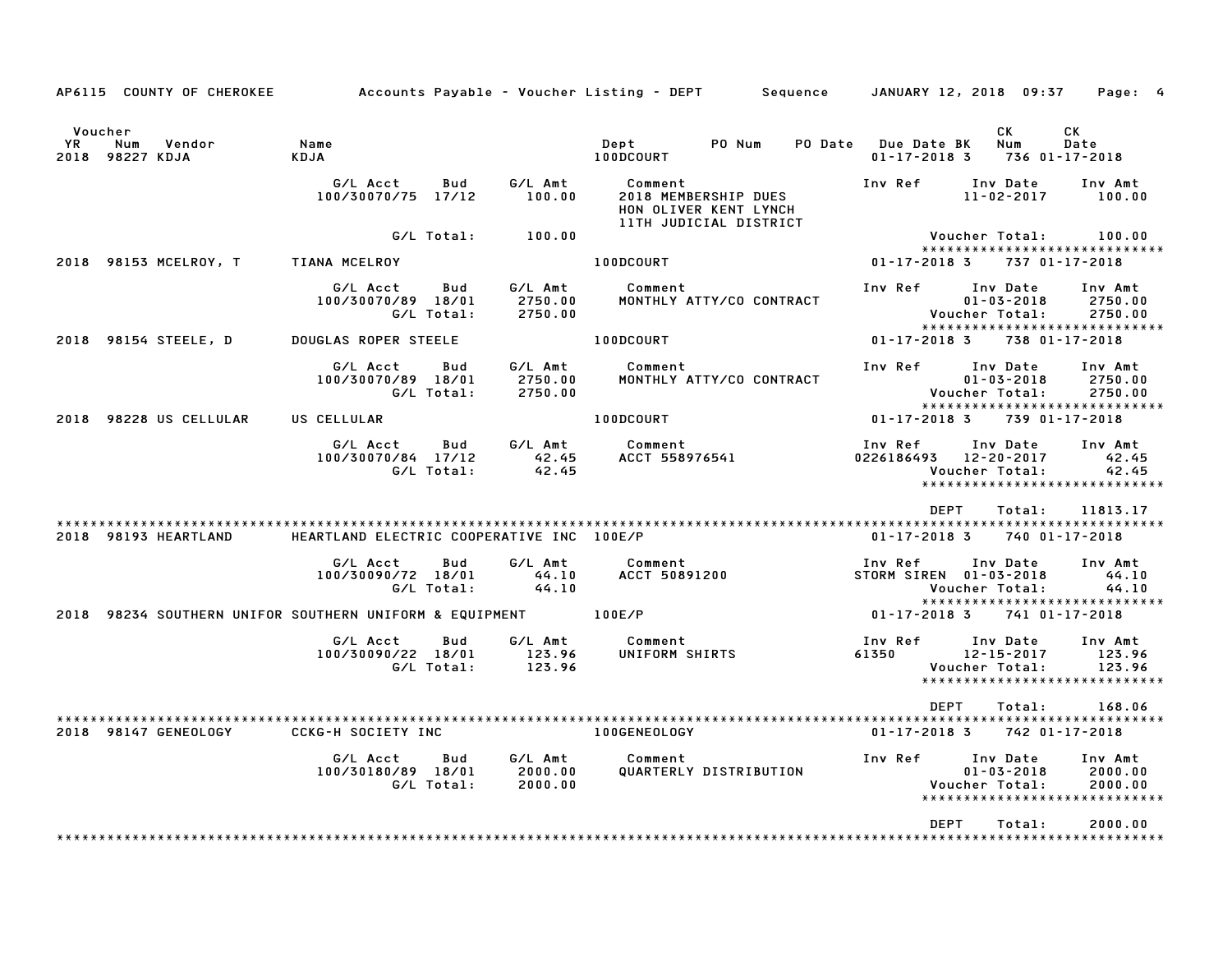|               |                                                            |                                                                                |                           | AP6115 COUNTY OF CHEROKEE Accounts Payable - Voucher Listing - DEPT Sequence JANUARY 12, 2018 09:37 Page: 5                                                                                                         |                                   |                                                                                           |                |                                                      |
|---------------|------------------------------------------------------------|--------------------------------------------------------------------------------|---------------------------|---------------------------------------------------------------------------------------------------------------------------------------------------------------------------------------------------------------------|-----------------------------------|-------------------------------------------------------------------------------------------|----------------|------------------------------------------------------|
| Voucher<br>YR | Num<br>Vendor                                              | Name                                                                           |                           | 2018 98181 KS REG OF DEED KANSAS REGISTER OF DEEDS ASSOCIATIO 100REGOFDEED                                                                                                                                          |                                   | $01 - 17 - 2018$ 3 743 01-17-2018                                                         | CK .           | CK<br>Date                                           |
|               |                                                            |                                                                                |                           | G/L Acct     Bud     G/L Amt     Comment<br>100/30050/75  18/01        200.00     2018 ANNUAL DUES<br>CHEROKEE COUNTY                                                                                               |                                   | Inv Ref Inv Date Inv Amt                                                                  |                | $01 - 02 - 2018$ 200.00                              |
|               |                                                            |                                                                                | G/L Total: 200.00         |                                                                                                                                                                                                                     |                                   | Voucher Total:                                                                            |                | 200.00<br>******************************             |
|               |                                                            |                                                                                |                           |                                                                                                                                                                                                                     |                                   | DEPT                                                                                      | Total:         | 200.00                                               |
|               | 2018 98133 AT&T 5068 AT&T                                  |                                                                                |                           | <b>100SHERIFF</b>                                                                                                                                                                                                   |                                   | 01-17-2018 3 744 01-17-2018                                                               |                |                                                      |
|               |                                                            | G/L Acct Bud<br>100/30060/74 17/12                                             |                           |                                                                                                                                                                                                                     |                                   |                                                                                           |                |                                                      |
|               | 2018 98134 AXON                                            |                                                                                |                           |                                                                                                                                                                                                                     | $01 - 17 - 2018$ 3                |                                                                                           | 745 01-17-2018 |                                                      |
|               |                                                            | G/L Acct                                                                       |                           | Bud G/L Amt Comment<br>100/30060/22 17/12 200.00 TLA, DVR, ASSEMBLED<br>G/L Total: 200.00 TLA, DVR, ASSEMBLED                                                                                                       |                                   | Inv Ref      Inv Date     Inv Amt<br>SI1516052 12-27-2017 200.00<br>Voucher Total: 200.00 |                |                                                      |
|               | 2018 98195 BUTCH                                           |                                                                                |                           | BUTCH'S PEST CONTROL SERVICE 100SHERIFF 01-17-2018 3 746 01-17-2018                                                                                                                                                 |                                   |                                                                                           |                |                                                      |
|               |                                                            |                                                                                |                           |                                                                                                                                                                                                                     |                                   |                                                                                           |                | Inv Amt<br>75.00<br>75.00                            |
|               | 2018 98135 CHARM TEX CHARM-TEX INC                         |                                                                                |                           | 100SHERIFF 01-17-2018 3 747 01-17-2018                                                                                                                                                                              |                                   |                                                                                           |                | ******************************                       |
|               |                                                            |                                                                                |                           | G/L Acct Bud G/L Amt Comment Inv Ref Inv Date Inv Amt<br>100/30060/37 17/12 176.81 SHAMPOO, COND, PADS, TAMPON 0154085 12–12–2017 176.81<br>G/L Total: 176.81 SHAMPOO, COND, PADS, TAMPON 0154085 12–12–2017 176.81 |                                   |                                                                                           |                |                                                      |
|               | 2018 98196 CITY TELE CITY TELE COIN COMPANY INC 100SHERIFF |                                                                                |                           |                                                                                                                                                                                                                     |                                   | 01-17-2018 3 748 01-17-2018                                                               |                |                                                      |
|               |                                                            | G/L Acct Bud<br>100/30060/37 18/01<br>G/L Total:                               |                           |                                                                                                                                                                                                                     |                                   | Voucher Total:                                                                            |                | Inv Amt<br>2000.00<br>2000.00                        |
|               | 2018 98137 COL TEL COLUMBUS TELEPHONE COMPANY 100SHERIFF   |                                                                                |                           |                                                                                                                                                                                                                     | $01 - 17 - 2018$ 3 749 01-17-2018 |                                                                                           |                | *****************************                        |
|               |                                                            | G/L Acct<br>$100/30060/74$ $18/01$ $1664.17$ ACCT 2963<br>18/01                | Bud<br>G/L Total: 1664.17 | G/L Amt Comment<br>171                                                                                                                                                                                              |                                   | Voucher Total: 1664.17                                                                    |                | $01 - 01 - 2018$ $1617.70$<br>$01 - 01 - 2018$ 46.47 |
|               | 2018  98136  COLUMBUS   CITY OF COLUMBUS                   |                                                                                |                           | 100SHERIFF 01-17-2018 3 750 01-17-2018                                                                                                                                                                              |                                   |                                                                                           |                | *****************************                        |
|               |                                                            | G/L Acct Bud G/L Amt Comment<br>100/30060/72 17/12 110.00<br>G/L Total: 110.00 |                           | ACCT 09-52410 01                                                                                                                                                                                                    |                                   |                                                                                           |                |                                                      |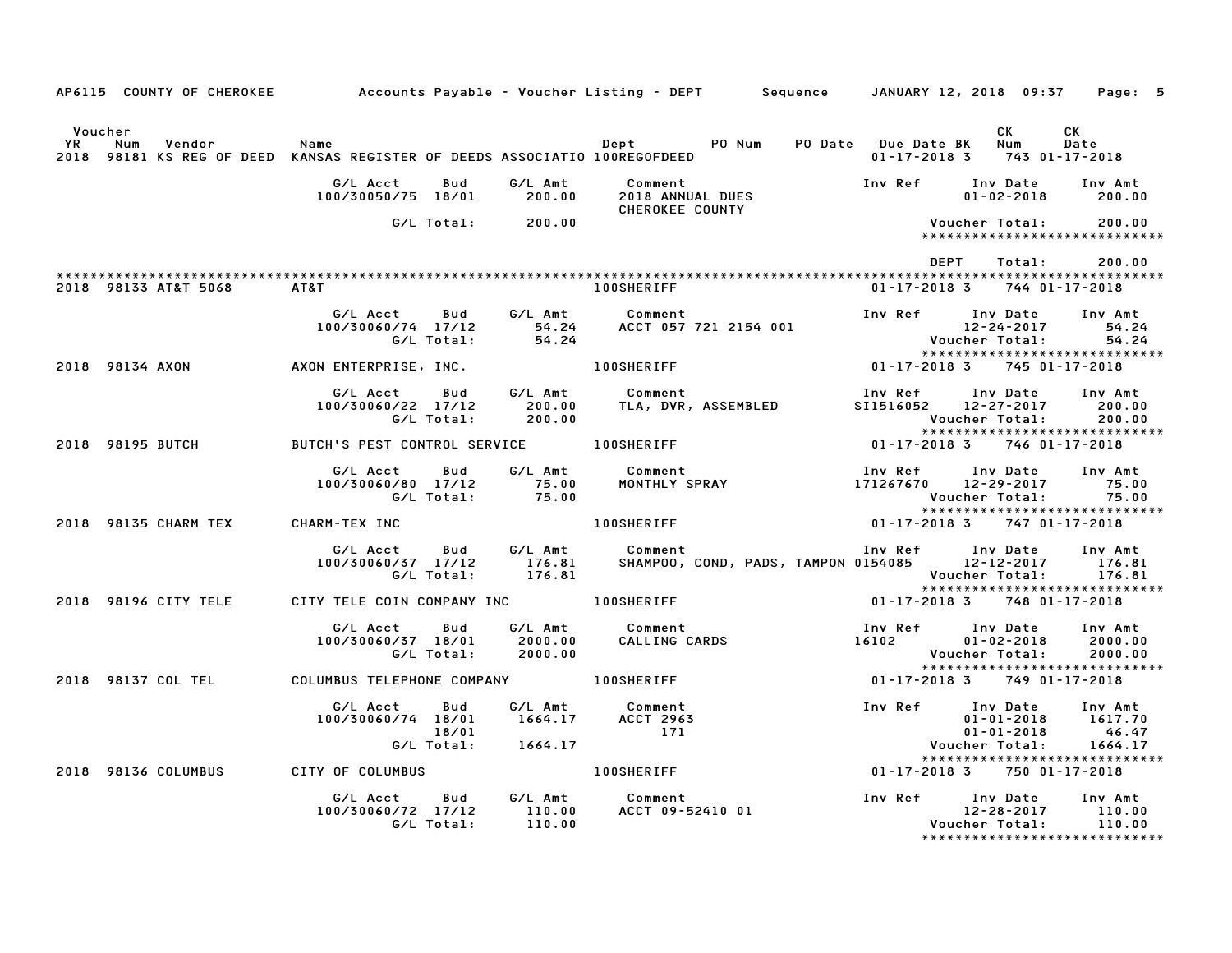|         |                                         |                                                                           |                             | AP6115 COUNTY OF CHEROKEE Accounts Payable - Voucher Listing - DEPT Sequence JANUARY 12, 2018 09:37 Page: 6                                                               |                                                   |                                                        |                                                                     |
|---------|-----------------------------------------|---------------------------------------------------------------------------|-----------------------------|---------------------------------------------------------------------------------------------------------------------------------------------------------------------------|---------------------------------------------------|--------------------------------------------------------|---------------------------------------------------------------------|
| Voucher |                                         |                                                                           |                             |                                                                                                                                                                           |                                                   | CK<br>Num<br>$01 - 17 - 2018$ 3 751 01-17-2018         | СK<br>Date                                                          |
|         |                                         | G/L Acct<br>Bud<br>100/30060/25 18/01<br>G/L Total:                       | 11.05                       | G/L Amt Comment<br>11.05 PASSENGER<br>PASSENGER TIRE REPAIR 7916                                                                                                          | Inv Ref                                           | Inv Date<br>$01 - 02 - 2017$<br>Voucher Total:         | Inv Amt<br>11.05<br>11.05<br>******************************         |
|         |                                         | 2018 98197 CRAW KAN TELEPH CRAW-KAN TELEPHONE COOPERATIVE INC 100SHERIFF  |                             | $01 - 17 - 2018$ 3                                                                                                                                                        |                                                   |                                                        | 752 01-17-2018                                                      |
|         |                                         |                                                                           |                             | 6/L Acct Bud 6/L Amt Comment<br>100/30060/74 18/01 36.47 ACCT 121787 01-01-2018 36.<br>6/L Total: 36.47 Voucher Total: 36.<br>100SHERIFF 121787 01-17-2018 375301-17-2018 |                                                   |                                                        | Inv Amt<br>36.47<br>36.47                                           |
|         | 2018 98206 FULL SERVICE                 | FULL SERVICE AUTOMOTIVE                                                   |                             |                                                                                                                                                                           |                                                   |                                                        |                                                                     |
|         |                                         | G/L Acct<br>Bud<br>100/30060/25 18/01<br>G/L Total:                       | 1500.00<br>1500.00          | G/L Amt Comment<br>DEDUCTIBLES 3 VEHICLES                                                                                                                                 | Inv Ref<br>560341                                 | Inv Date<br>$01 - 05 - 2018$<br>Voucher Total: 1500.00 | Inv Amt<br>1500.00<br>*****************************                 |
|         | 2018 98198 HENRY KRAFT                  | HENRY KRAFT INC                                                           |                             | <b>100SHERIFF</b>                                                                                                                                                         | 01-17-2018 3 754 01-17-2018                       |                                                        |                                                                     |
|         |                                         | G/L Acct<br>Bud<br>100/30060/40 18/01                                     | 723.65                      | G/L Amt Comment<br>SHAMPOO, T/TISSUE, TOWELS 256416<br>DETERGENT, DEGREASER,                                                                                              | Inv Ref      Inv Date                             | $01 - 04 - 2018$ 723.65                                | Inv Amt                                                             |
|         |                                         |                                                                           | G/L Total: 723.65           |                                                                                                                                                                           |                                                   | Voucher Total: 723.65                                  | *****************************                                       |
|         | 2018 98139 KANSASLAND                   | KANSASLAND TIRE OF PITTSBURG 100SHERIFF                                   |                             |                                                                                                                                                                           | 01-17-2018 3 755 01-17-2018                       |                                                        |                                                                     |
|         |                                         | G/L Acct<br>$100/30060/25$ $17/12$ 257.14<br>G/L Total:                   | 257.14                      | Bud G/L Amt Comment                                                                                                                                                       |                                                   | Voucher Total: 257.14                                  | *****************************                                       |
|         |                                         | 2018 98140 MID STATE CRIME MID-STATES ORGANIZED CRIME INFO CEN 100SHERIFF |                             |                                                                                                                                                                           | 01-17-2018 3 756 01-17-2018                       |                                                        |                                                                     |
|         |                                         | G/L Acct   Bud<br>100/30060/75 18/01                                      | 150.00                      | G/L Amt Comment<br>2018 ANNUAL MEMBERSHIP FEES 32019 1421 12-27-2017 150.00<br>CHEROKEE COUNTY SHERIFF                                                                    | Inv Ref Inv Date Inv Amt                          |                                                        |                                                                     |
|         |                                         |                                                                           | G/L Total: 150.00           |                                                                                                                                                                           |                                                   | Voucher Total: 150.00                                  |                                                                     |
|         | 2018 98142 NATALINIS                    | NATALINI'S AUTOMOTIVE                                                     |                             | <b>100SHERIFF</b>                                                                                                                                                         | $01 - 17 - 2018$ 3                                |                                                        | 757 01-17-2018                                                      |
|         |                                         | G/L Acct<br>Bud<br>100/30060/25 18/01<br>100/30060/25 17/12<br>G/L Total: |                             | G/L Amt Comment<br>32.40 OIL FILTER<br>39.84 BATTERY<br>72.24 100SHERIFF                                                                                                  | Inv Ref<br>656928 01-02-2018<br>656498 12-27-2017 | Inv Date<br>Voucher Total:                             | Inv Amt<br>32.40<br>39.84<br>72.24<br>***************************** |
|         | 2018 98207 OBERBECK, J JIMMY D OBERBECK |                                                                           |                             |                                                                                                                                                                           | 01-17-2018 3 758 01-17-2018                       |                                                        |                                                                     |
|         |                                         | Bud<br>G/L Acct<br>100/30060/73 18/01<br>G/L Total:                       | G/L Amt<br>120.00<br>120.00 | Comment<br>TRANSPORT                                                                                                                                                      | Inv Ref Inv Date Inv Amt                          | $01 - 04 - 2018$<br>Voucher Total: 120.00              | 120.00<br>******************************                            |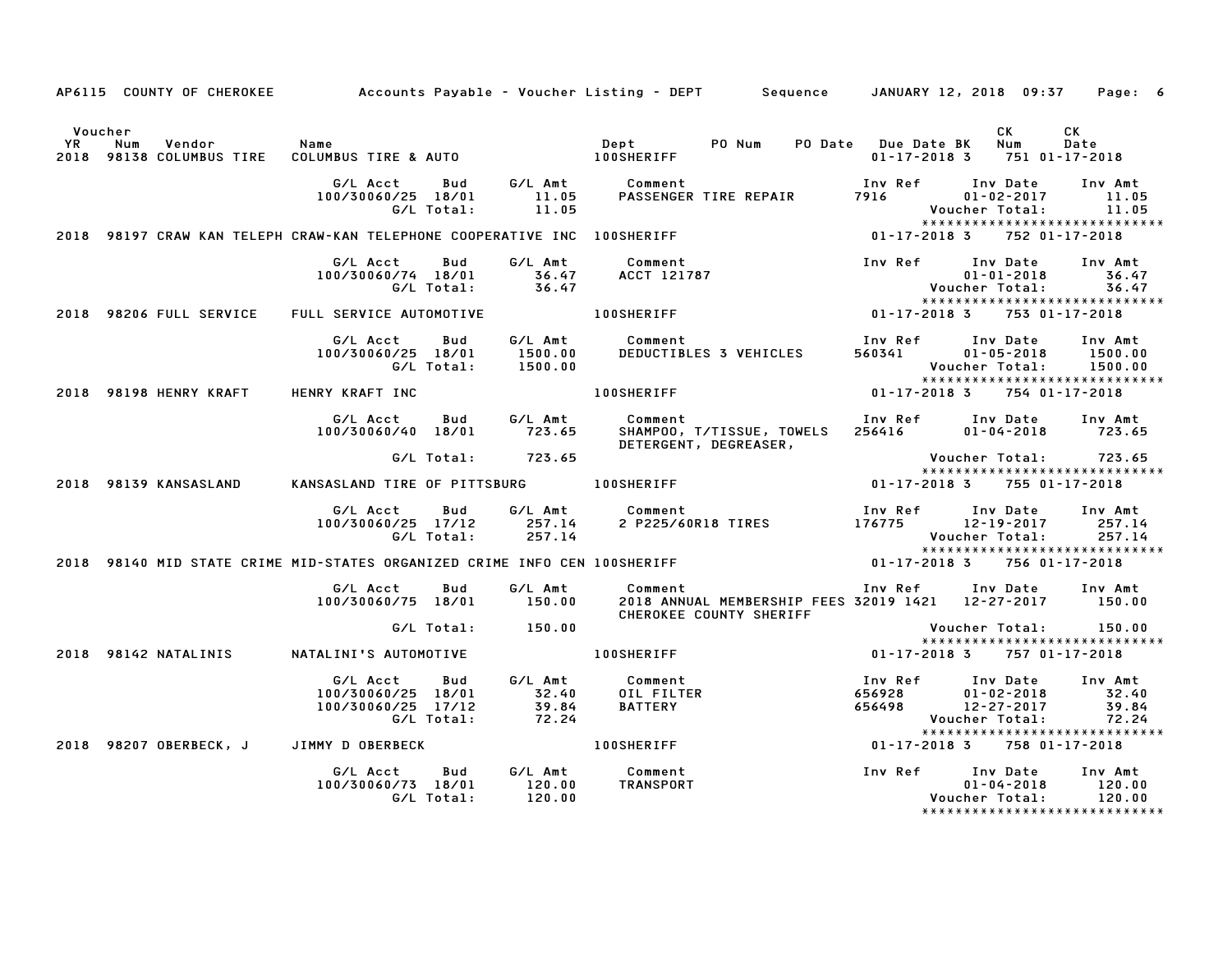|                      |                                            |                                                                            |                  | AP6115 COUNTY OF CHEROKEE Accounts Payable - Voucher Listing - DEPT Sequence JANUARY 12, 2018 09:37 Page: 7                                             |                                                                  |                                    |                                                              |
|----------------------|--------------------------------------------|----------------------------------------------------------------------------|------------------|---------------------------------------------------------------------------------------------------------------------------------------------------------|------------------------------------------------------------------|------------------------------------|--------------------------------------------------------------|
| Voucher<br><b>YR</b> | Num<br>Vendor                              | Name<br>2018 98199 SOUTHERN UNIFOR SOUTHERN UNIFORM & EQUIPMENT 100SHERIFF |                  | Dept PO Num                                                                                                                                             | PO Date Due Date BK Num<br>$01 - 17 - 2018$ 3 759 01-17-2018     | CK                                 | CK<br>Date                                                   |
|                      |                                            | G/L Acct<br>100/30060/22 18/01 444.92                                      |                  | Bud G/L Amt Comment<br>Comment<br>TROUSERS 61930 12-29-2017 67.98<br>BOOTS 62031 01-03-2018 154.99<br>POLO, PANTS, BADGE HOLDER 62032 01-03-2018 221.95 |                                                                  |                                    |                                                              |
|                      |                                            | G/L Total: 444.92                                                          |                  |                                                                                                                                                         |                                                                  | Voucher Total:                     | 444.92                                                       |
|                      |                                            |                                                                            |                  | 2018 98141 WALTER CURTIS WALTER CURTIS COMPANY, LLC 100SHERIFF                                                                                          | $01 - 17 - 2018$ 3                                               |                                    | 760 01-17-2018                                               |
|                      |                                            |                                                                            |                  | G/L Acct  Bud  G/L Amt  Comment<br>100/30060/22 17/12  138.00  POCKET BADGES<br>G/L Total:  138.00                                                      | Inv Ref      Inv Date     Inv Amt<br>23949 12-25-2017 138.00     | Voucher Total:                     | 138.00<br>*****************************                      |
|                      |                                            |                                                                            |                  |                                                                                                                                                         | DEPT                                                             | Total:                             | 7733.69                                                      |
|                      |                                            | 2018 98167 AMERICAN BATTER AMERICAN BATTERY                                |                  | 110HWY                                                                                                                                                  | 01-17-2018 3 761 01-17-2018                                      |                                    |                                                              |
|                      |                                            |                                                                            |                  |                                                                                                                                                         |                                                                  |                                    | 240.50<br>240.50<br>*****************************            |
|                      | 2018 98172 APPLE APPLEMARKET               |                                                                            |                  | <b>110HWY</b>                                                                                                                                           | $01 - 17 - 2018$ 3 762 01-17-2018                                |                                    |                                                              |
|                      |                                            | 110/30110/42 17/12                                                         |                  |                                                                                                                                                         |                                                                  |                                    | Inv Amt<br>27.65<br>27.65<br>*****************************   |
|                      | 2018 98169 CINTAS 0855                     | CINTAS CORP                                                                |                  | 110HWY                                                                                                                                                  | $01 - 17 - 2018$ 3                                               |                                    | 763 01-17-2018                                               |
|                      |                                            | 110/30110/89 17/12 20.52<br>G/L Total: 20.52                               |                  | AS CUNT<br>  G/L Acct   Bud   G/L Amt   Comment<br>!!^/3^11^2^89   17/12   20.52   FIRST AID                                                            | Inv Ref      Inv Date     Inv Amt<br>8403467372 12-22-2017 20.52 | Voucher Total:                     | $\overline{20.52}$<br>*****************************          |
|                      | 2018 98159 CITY OF COLUMB CITY OF COLUMBUS |                                                                            |                  | 110HWY                                                                                                                                                  | 01-17-2018 3 764 01-17-2018                                      |                                    |                                                              |
|                      |                                            | G/L Acct<br>Bud<br>110/30110/72 17/12<br>G/L Total:                        | 110.00<br>110.00 | G/L Amt Comment<br>110.00 GARBAGE                                                                                                                       | Inv Ref Inv Date<br>08-88010-00 12-28-2017                       | Voucher Total: 110.00              | Inv Amt<br>110.00<br>******************************          |
|                      | 2018 98180 CLEAN                           |                                                                            |                  |                                                                                                                                                         | $01 - 17 - 2018$ 3                                               | 765 01-17-2018                     |                                                              |
|                      |                                            | G/LAcct Bud<br>110/30110/80 18/01 80.08<br>G/L Total: 80.08                |                  | G/L Amt Comment                                                                                                                                         |                                                                  | Voucher Total:                     | 80.08<br>******************************                      |
|                      |                                            | 2018 98182 COL TEL COLUMBUS TELEPHONE COMPANY 110HWY                       |                  |                                                                                                                                                         | 01-17-2018 3 766 01-17-2018                                      |                                    |                                                              |
|                      |                                            | G/L Acct<br>Bud<br>110/30110/72 18/01 212.98<br>G/L Total:                 | 212.98           | G/L Amt Comment<br>Inv Ref Inv Date<br>#2586                                                                                                            |                                                                  | $01 - 01 - 2018$<br>Voucher Total: | Inv Amt<br>212.98<br>212.98<br>***************************** |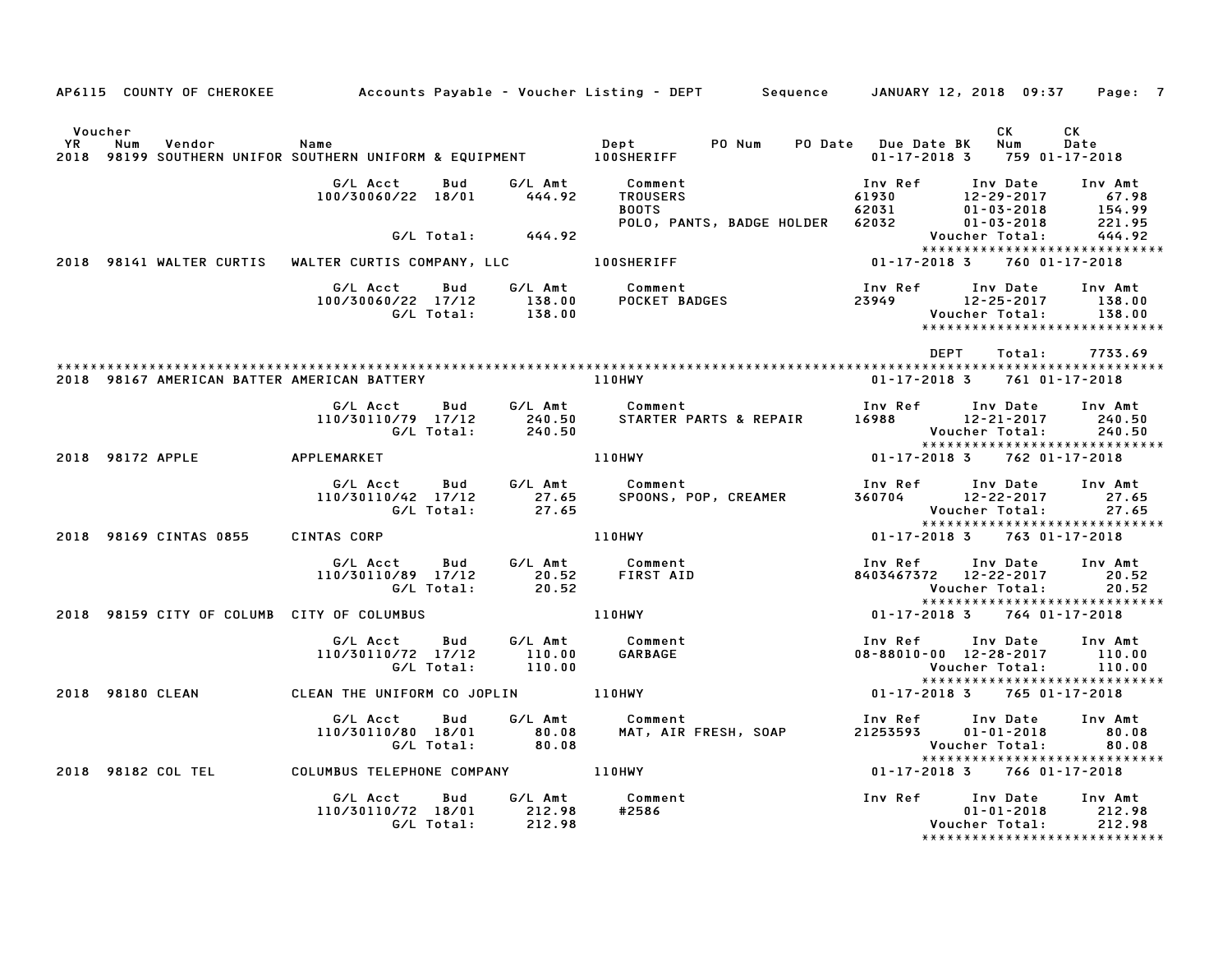| YR | Voucher<br>Vendor<br>Num         | <b>Name</b>                                           |                            |                                          | PO Num | PO Date Due Date BK Num | CK <sub>2</sub>                                                | <b>CK</b><br>Date |
|----|----------------------------------|-------------------------------------------------------|----------------------------|------------------------------------------|--------|-------------------------|----------------------------------------------------------------|-------------------|
|    | 2018 98168 FABICK                | JOHN FABICK TRACTOR CO                                |                            | Dept<br>110HWY                           |        |                         | $01 - 17 - 2018$ 3 767 01-17-2018                              |                   |
|    |                                  | G/L Acct Bud                                          |                            | G/L Amt Comment                          |        | Inv Ref                 | Inv Date Inv Amt<br>PIJ00331404 12-28-2017 208.97              |                   |
|    |                                  | 110/30110/79 17/12<br>110/30110/79 18/01              | 208.97<br>190.80<br>399.77 | <b>PARTS</b><br><b>FILTERS</b>           |        |                         | PIJ00331641 01-03-2018                                         | 190.80            |
|    |                                  | G/L Total:                                            |                            |                                          |        |                         | Voucher Total:                                                 | 399.77            |
|    | 2018 98170 FASTENAL              | FASTENAL COMPANY                                      | <b>110HWY</b>              |                                          |        |                         | *****************************<br>01-17-2018 3 768 01-17-2018   |                   |
|    |                                  | G/L Acct   Bud                                        |                            | G/L Amt Comment<br>136.74 PARTS          |        |                         | Inv Ref      Inv Date                                          | Inv Amt           |
|    |                                  | 110/30110/79 17/12                                    | 136.74                     |                                          |        |                         | KSPIT0193 12-21-2017 136.74                                    |                   |
|    |                                  | G/L Total:                                            | 136.74                     |                                          |        |                         | Voucher Total:         136.74<br>***************************** |                   |
|    | 2018 98191 FLEETPRIDE FLEETPRIDE |                                                       |                            | <b>110HWY</b>                            |        |                         | 01-17-2018 3 769 01-17-2018                                    |                   |
|    |                                  | G/L Acct Bud                                          |                            | G/L Amt Comment                          |        |                         | Inv Ref Inv Date Inv Amt                                       |                   |
|    |                                  | 110/30110/79 18/01                                    | 62.36 FILTER               |                                          |        |                         | 89816079 01-04-2018 62.36                                      |                   |
|    |                                  | G/L Total: 62.36                                      |                            |                                          |        |                         | *****************************                                  |                   |
|    |                                  | 2018 98166 FRANK FLET DOD FRANK FLETCHER DODGE 110HWY |                            |                                          |        |                         | 01-17-2018 3 770 01-17-2018                                    |                   |
|    |                                  | G/L Acct Bud G/L Amt Comment                          |                            |                                          |        |                         | Inv Ref Inv Date Inv Amt                                       |                   |
|    |                                  | 110/30110/79 17/12<br>G/L Total:                      | 116.70<br>116.70           | <b>PARTS</b>                             |        |                         | 104087 12-19-2017 116.70<br>Voucher Total:                     | 116.70            |
|    |                                  |                                                       |                            |                                          |        |                         | *****************************                                  |                   |
|    | 2018 98201 HYSPECO               | HYSPECO INC                                           |                            | 110HWY                                   |        |                         | 01-17-2018 3 771 01-17-2018                                    |                   |
|    |                                  | G/L Acct Bud G/L Amt Comment                          |                            |                                          |        |                         | Inv Ref Inv Date Inv Amt                                       |                   |
|    |                                  | 110/30110/79 18/01 32.62<br>G/L Total: 32.62          |                            | <b>PARTS</b>                             |        |                         | B12789-001 01-05-2018 32.62<br>Voucher Total: 32.62            |                   |
|    |                                  |                                                       |                            |                                          |        |                         | *****************************                                  |                   |
|    | 2018 98165 KANSASLAND            | KANSASLAND TIRE OF PITTSBURG 110HWY                   |                            |                                          |        |                         | 01-17-2018 3 772 01-17-2018                                    |                   |
|    |                                  | G/L Acct Bud                                          |                            | G/L Amt Comment                          |        |                         | Inv Ref Inv Date                                               | Inv Amt           |
|    |                                  | 110/30110/33 17/12                                    | 250.50                     | TIRES                                    |        |                         | 176958 12-29-2017                                              | 250.50            |
|    |                                  | G/L Total:                                            | 250.50                     |                                          |        |                         | Voucher Total:<br>*****************************                | 250.50            |
|    | 2018 98158 KS GAS                | KANSAS GAS SERVICE                                    |                            | 110HWY                                   |        |                         | 01-17-2018 3 773 01-17-2018                                    |                   |
|    |                                  | G/L Acct<br>Bud                                       |                            | G/L Amt Comment<br>1718.60 GAS SERVI     |        |                         | Inv Ref Inv Date                                               | Inv Amt           |
|    |                                  | 110/30110/72 17/12 1718.60                            |                            | <b>GAS SERVICE</b><br>510148149119141118 |        |                         | 12-29-2017 1540.41                                             |                   |
|    |                                  |                                                       |                            | 510738202155527000                       |        |                         | $12 - 29 - 2017$                                               | 178.19            |
|    |                                  | G/L Total: 1718.60                                    |                            |                                          |        |                         | Voucher Total:<br>******************************               | 1718.60           |
|    | 2018 98160 MERCY 505399          | MERCY JOPLIN 505399 110HWY                            |                            |                                          |        |                         | $01 - 17 - 2018$ 3 774 01-17-2018                              |                   |
|    |                                  | G/L Acct Bud                                          |                            |                                          |        |                         | Inv Ref Inv Date                                               | Inv Amt           |
|    |                                  | 110/30110/75 17/12                                    | $65.00$<br>$65.00$         | G/L Amt Comment<br>65.00 NEW HIRE        |        |                         | 609354128 12-22-2017                                           | 65.00             |
|    |                                  | G/L Total:                                            |                            |                                          |        |                         | Voucher Total:<br>*****************************                | 65.00             |

AP6115 COUNTY OF CHEROKEE Accounts Payable - Voucher Listing - DEPT Sequence JANUARY 12, 2018 09:37 Page: 8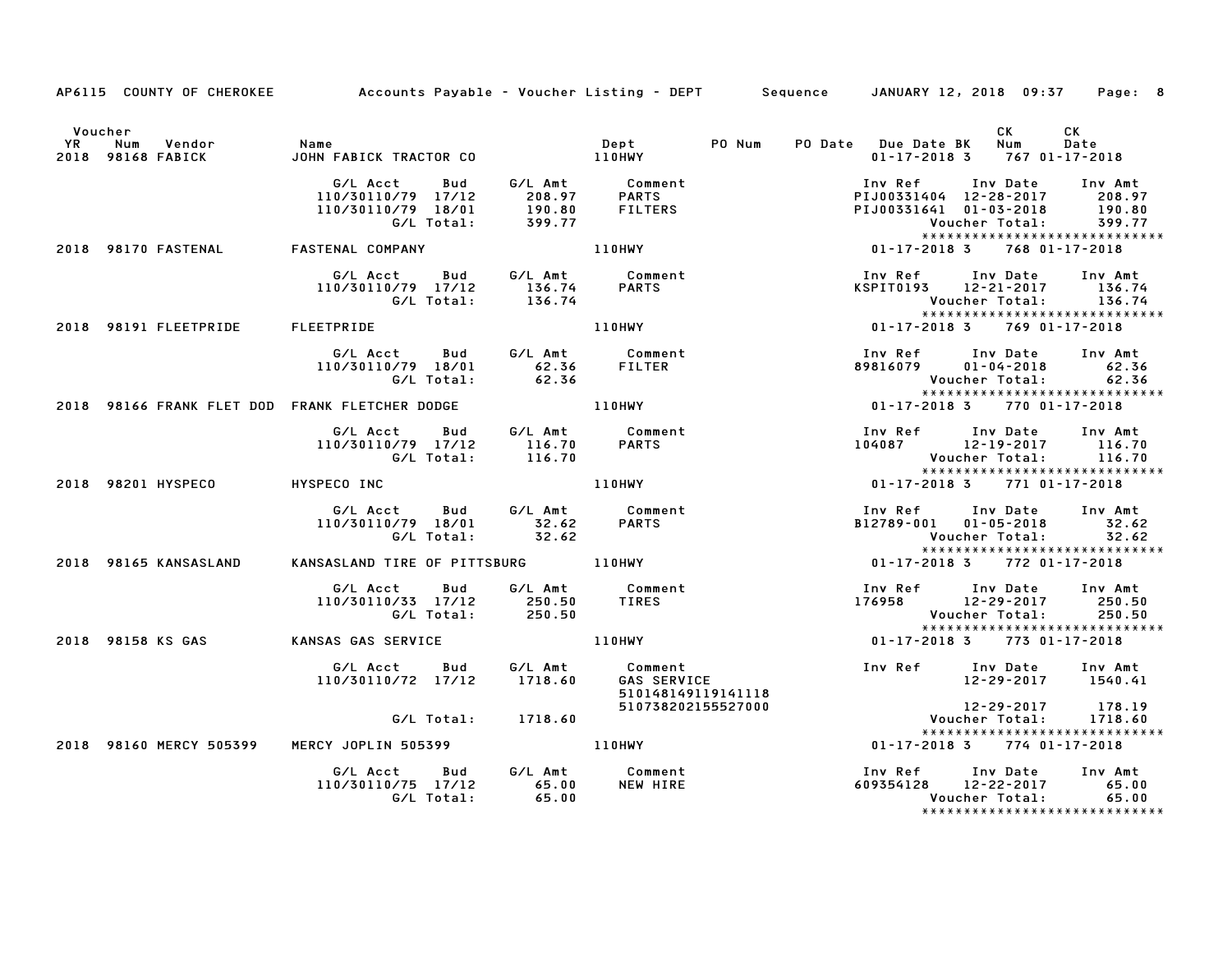|                      |                                                               |                                                                                        |                                | AP6115 COUNTY OF CHEROKEE Accounts Payable - Voucher Listing - DEPT Sequence JANUARY 12, 2018 09:37 Page: 9                                                                                                                                                                                                                                                                                                                                                                                                                                                                                             |         |                                                                                                                                                          |                                                                                                                                           |
|----------------------|---------------------------------------------------------------|----------------------------------------------------------------------------------------|--------------------------------|---------------------------------------------------------------------------------------------------------------------------------------------------------------------------------------------------------------------------------------------------------------------------------------------------------------------------------------------------------------------------------------------------------------------------------------------------------------------------------------------------------------------------------------------------------------------------------------------------------|---------|----------------------------------------------------------------------------------------------------------------------------------------------------------|-------------------------------------------------------------------------------------------------------------------------------------------|
| Voucher<br><b>YR</b> | Num<br>Vendor<br>2018 98163 MFA OIL                           | Name                                                                                   |                                |                                                                                                                                                                                                                                                                                                                                                                                                                                                                                                                                                                                                         |         | <b>CK</b><br>PO Date Due Date BK Num<br>$01 - 17 - 2018$ 3 775 01-17-2018                                                                                | CK.<br>Date                                                                                                                               |
|                      |                                                               | G/L Acct<br>110/30110/31 17/12                                                         | 698.35                         | Bud G/L Amt Comment<br><b>DIESEL</b>                                                                                                                                                                                                                                                                                                                                                                                                                                                                                                                                                                    |         | Inv Ref      Inv Date     Inv Amt<br>269494 12-28-2017 698.35                                                                                            |                                                                                                                                           |
|                      |                                                               |                                                                                        |                                |                                                                                                                                                                                                                                                                                                                                                                                                                                                                                                                                                                                                         |         |                                                                                                                                                          | *****************************                                                                                                             |
|                      |                                                               | G/L Acct Bud G/L Amt Comment<br>110/30110/79 17/12 193.75<br>110/30110/79 18/01 430.67 |                                | Example: Thy Ref Inv Ref Inv Ref Inv Ref Inv Ref Inv Ref Inv Ref Inv Ref Inv Ref Inv Ref Inv Ref Inv Ref Inv R<br>COUPLER Inv Ref Inv Ref Inv Ref Inv Ref Inv Ref Inv Ref Inv Ref Inv Ref Inv Ref Inv Ref Inv Ref Inv Ref Inv Ref<br>COUPLER<br>FUEL INJECTION HOSE<br>MULTI PURPOSE LUBE<br>DIESEL FUEL SUPPLEMENT<br>RETAINER<br>AIR FILTER<br>DIESEL WATER REMOVER<br>OIL FILTER<br>011 FILTER 657043 01-03-2018 11.<br>POWER SERVICE BIOKLN 657022 01-03-2018 184.<br>FUEL FILTER 657016 01-03-2018 57.<br>PARTS 657219 01-05-2018 78.<br>Voucher Total: 624.<br>110HWY 01-17-2018 3 776 01-17-2018 |         | 12-23-2017<br>12-27-2017<br>12-21-2017<br>12-21-2017<br>$01 - 02 - 2018$<br>$01 - 03 - 2018$<br>$01 - 04 - 2018$<br>$01 - 04 - 2018$<br>$01 - 03 - 2018$ | Inv Date Inv Amt<br>47.99<br>26.99<br>21.33<br>97.44<br>$97.44$<br>$71.88$<br>5.49<br>10.46<br>11.98<br>11.02<br>184.20<br>57.12<br>78.52 |
|                      |                                                               |                                                                                        | G/L Total: 624.42              |                                                                                                                                                                                                                                                                                                                                                                                                                                                                                                                                                                                                         |         |                                                                                                                                                          | 624.42<br>******************************                                                                                                  |
|                      | 2018 98233 NATALINIS     NATALINI'S AUTOMOTIVE                |                                                                                        |                                |                                                                                                                                                                                                                                                                                                                                                                                                                                                                                                                                                                                                         |         |                                                                                                                                                          |                                                                                                                                           |
|                      |                                                               | G/L Acct<br>110/30110/79 18/01 27.52                                                   | <b>Bud</b><br>G/L Total: 27.52 | G/L Amt Comment<br>27 52 PARTS<br>Comment Inv Ref Inv Date Inv Amt<br>PARTS 657401 01-08-2018 16.98<br>GRINDING WHEEL 657400 01-08-2018 10.54<br>Voucher Total: 27.52                                                                                                                                                                                                                                                                                                                                                                                                                                   |         |                                                                                                                                                          |                                                                                                                                           |
|                      | 2018 98179 O'MALLEY                                           |                                                                                        |                                |                                                                                                                                                                                                                                                                                                                                                                                                                                                                                                                                                                                                         |         |                                                                                                                                                          | *****************************                                                                                                             |
|                      |                                                               | G/L Acct Bud<br>110/30110/79 18/01<br>110/30110/79 17/12 429.68                        | 911.20<br>G/L Total: 1340.88   | G/L Amt Comment<br><b>PART</b><br>ranı<br>BATTERY<br>PARTS AND SERVICE                                                                                                                                                                                                                                                                                                                                                                                                                                                                                                                                  |         | 1nv Ref 1nv Date 1nv Amt<br>S33833 01-02-2018 541.01<br>SERVICE W13713 12-29-2017 429.68<br>Voucher Total:                                               | 01-02-2018<br>01-03-2018 541.01<br>01-03-2018 370.19<br>12-29-2017 429.68<br>1340.88                                                      |
|                      | 2018 98203 OCCUPATIONAL H OCCUPATIONAL HEALTH SERVICES 110HWY |                                                                                        |                                |                                                                                                                                                                                                                                                                                                                                                                                                                                                                                                                                                                                                         |         | $01 - 17 - 2018$ 3 $778$ $01 - 17 - 2018$                                                                                                                | *****************************                                                                                                             |
|                      |                                                               | G/L Acct<br>110/30110/89 18/01 174.00<br>G/L Total: 174.00                             | <b>Bud</b>                     | G/L Amt Comment<br><b>RANDOMS</b>                                                                                                                                                                                                                                                                                                                                                                                                                                                                                                                                                                       |         |                                                                                                                                                          | *****************************                                                                                                             |
|                      | 2018 98161 POWERPLAN POWERPLAN                                |                                                                                        |                                | 110HWY                                                                                                                                                                                                                                                                                                                                                                                                                                                                                                                                                                                                  |         | $01 - 17 - 2018$ 3 779 01-17-2018                                                                                                                        |                                                                                                                                           |
|                      |                                                               | G/L Acct Bud<br>110/30110/79 17/12 24.06<br>G/L Total:                                 | 24.06                          | G/L Amt Comment<br><b>PARTS</b>                                                                                                                                                                                                                                                                                                                                                                                                                                                                                                                                                                         | Inv Ref | Inv Date<br>87002-40937 12-26-2017 24.06<br>Voucher Total:                                                                                               | Inv Amt<br>24.06                                                                                                                          |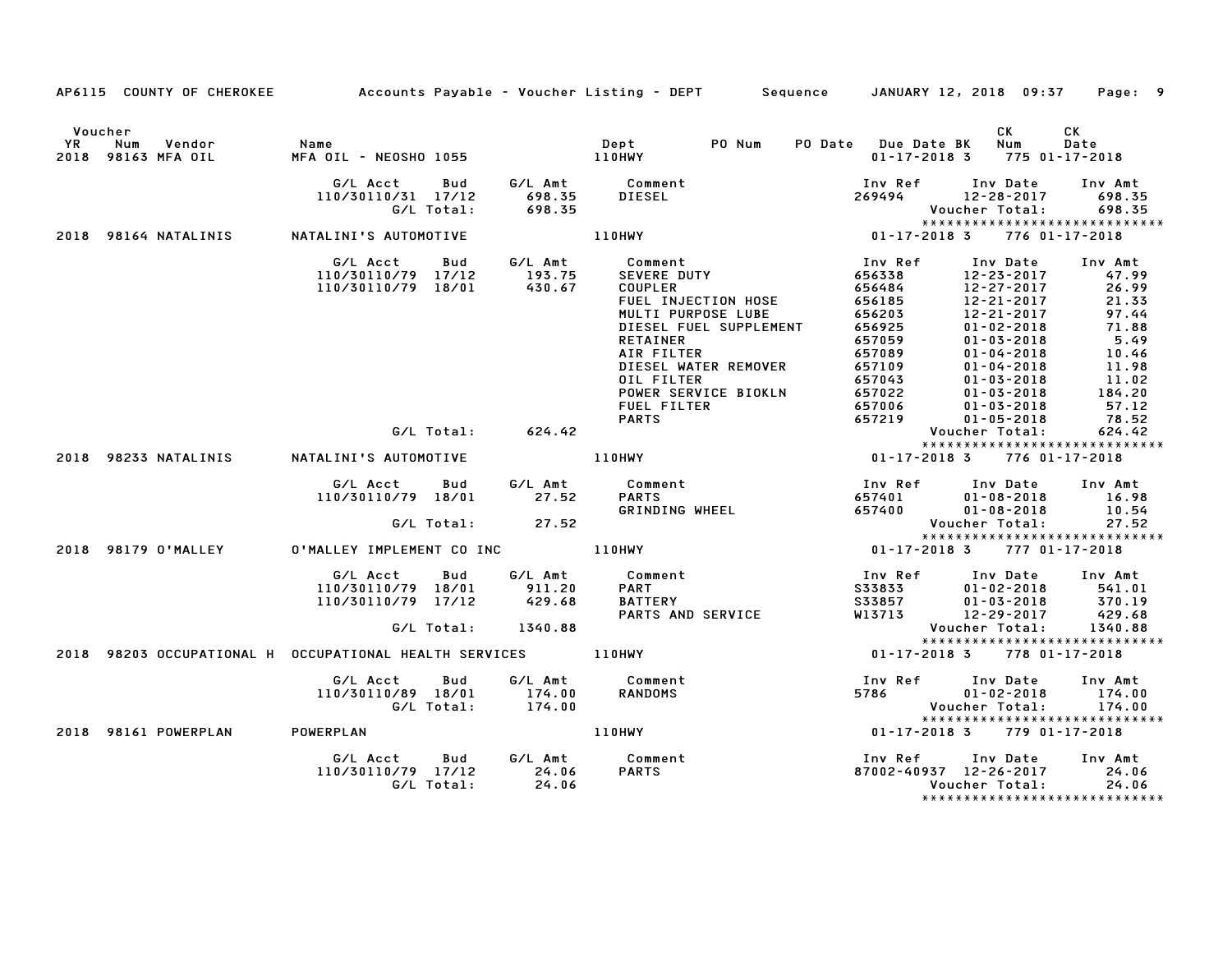| AP6115 COUNTY OF CHEROKEE                                | Accounts Payable – Voucher Listing – DEPT         Sequence     JANUARY 12, 2018  09:37 |                   |                                 |                                         |        |                                           |                                                                                      | Page: 10                        |
|----------------------------------------------------------|----------------------------------------------------------------------------------------|-------------------|---------------------------------|-----------------------------------------|--------|-------------------------------------------|--------------------------------------------------------------------------------------|---------------------------------|
| Voucher<br>YR.<br>Num<br>Vendor<br>98189 PURCELL<br>2018 | Name<br>PURCELL TIRE & RUBBER COMPANY                                                  |                   |                                 | Dept<br>110HWY                          | PO Num | PO Date Due Date BK<br>$01 - 17 - 2018$ 3 | СK<br>Num                                                                            | CK<br>Date<br>780 01-17-2018    |
|                                                          | G/L Acct<br>110/30110/33 18/01                                                         | Bud<br>G/L Total: | G/L Amt<br>2225.00<br>2225.00   | Comment<br>TIRES                        |        | Inv Ref<br>2621613                        | Inv Date<br>$01 - 04 - 2018$<br>Voucher Total:<br>*****************************      | Inv Amt<br>2225.00<br>2225.00   |
| 2018 98192 SAFETY-KLEEN                                  | SAFETY-KLEEN SYSTEMS                                                                   |                   |                                 | <b>110HWY</b>                           |        | 01-17-2018 3                              |                                                                                      | 781 01-17-2018                  |
|                                                          | G/L Acct<br>110/30110/79 18/01                                                         | Bud<br>G/L Total: | G/L Amt<br>288.00<br>288.00     | Comment<br><b>PARTS SOLVENT</b>         |        | Inv Ref                                   | Inv Date<br>$01 - 04 - 2017$<br>Voucher Total:<br>*****************************      | Inv Amt<br>288.00<br>288.00     |
| 2018 98162 US CELLULAR                                   | US CELLULAR                                                                            |                   |                                 | 110HWY                                  |        | $01 - 17 - 2018$ 3                        |                                                                                      | 782 01-17-2018                  |
|                                                          | G/L Acct<br>110/30110/72 17/12                                                         | Bud<br>G/L Total: | G/L Amt<br>51.39<br>51.39       | Comment<br>CELL PHONE (LEONARD)         |        | Inv Ref                                   | Inv Date<br>0226066491 12-20-2017<br>Voucher Total:<br>***************************** | Inv Amt<br>51.39<br>51.39       |
|                                                          |                                                                                        |                   |                                 |                                         |        | DEPT                                      | Total:                                                                               | 8927.64                         |
| 2018 98146 EXTENSION                                     | CHEROKEE COUNTY EXTENSION COUNCIL 120EXTENSION                                         |                   |                                 |                                         |        | 01-17-2018 3                              |                                                                                      | 783 01-17-2018                  |
|                                                          | G/L Acct<br>120/30120/89 18/01                                                         | Bud<br>G/L Total: | G/L Amt<br>57142.50<br>57142.50 | Comment<br>QUARTERLY DISTRIBUTION       |        | Inv Ref                                   | Inv Date<br>$01 - 01 - 2018$<br>Voucher Total:<br>*****************************      | Inv Amt<br>57142.50<br>57142.50 |
|                                                          |                                                                                        |                   |                                 |                                         |        | DEPT                                      | Total:                                                                               | 57142.50                        |
| 2018 98183 COL TEL                                       | COLUMBUS TELEPHONE COMPANY                                                             |                   |                                 | <b>130NOXWEED</b>                       |        | 01-17-2018 3                              |                                                                                      | 784 01-17-2018                  |
|                                                          | G/L Acct<br>130/30130/74 18/01                                                         | Bud<br>G/L Total: | G/L Amt<br>109.70<br>109.70     | Comment<br><b>ACCT 2293</b>             |        | <b>Inv Ref</b>                            | Inv Date<br>$01 - 01 - 2018$<br>Voucher Total:<br>*****************************      | Inv Amt<br>109.70<br>109.70     |
| 2018 98209 COL TEL                                       | COLUMBUS TELEPHONE COMPANY                                                             |                   |                                 | 140HEALTH                               |        | DEPT<br>$01 - 17 - 2018$ 3                | Total:                                                                               | 109.70<br>785 01-17-2018        |
|                                                          | G/L Acct                                                                               | Bud               | G/L Amt                         | Comment                                 |        | Inv Ref                                   | Inv Date                                                                             | Inv Amt                         |
|                                                          | 140/30140/72 18/01                                                                     |                   | 514.32                          | WIC PROGRAM<br>ACCT 2311<br>HEALTH DEPT |        |                                           | $01 - 01 - 2018$                                                                     | 94.99                           |
|                                                          |                                                                                        | G/L Total:        | 514.32                          | <b>ACCT 2060</b>                        |        |                                           | $01 - 01 - 2018$<br>Voucher Total:                                                   | 419.33<br>514.32                |
| 2018 98208 COLUMBUS                                      | CITY OF COLUMBUS                                                                       |                   |                                 | 140HEALTH                               |        | 01-17-20183                               | *****************************                                                        | 786 01-17-2018                  |
|                                                          | G/L Acct<br>140/30140/72 17/12                                                         | Bud               | G/L Amt<br>55.00                | Comment<br><b>HEALTH DEPT</b>           |        |                                           | Inv Ref Inv Date                                                                     | Inv Amt                         |
|                                                          |                                                                                        | G/L Total:        | 55.00                           | ACCT 07-17240-00                        |        |                                           | 12-28-2017<br>Voucher Total:<br>*******************************                      | 55.00<br>55.00                  |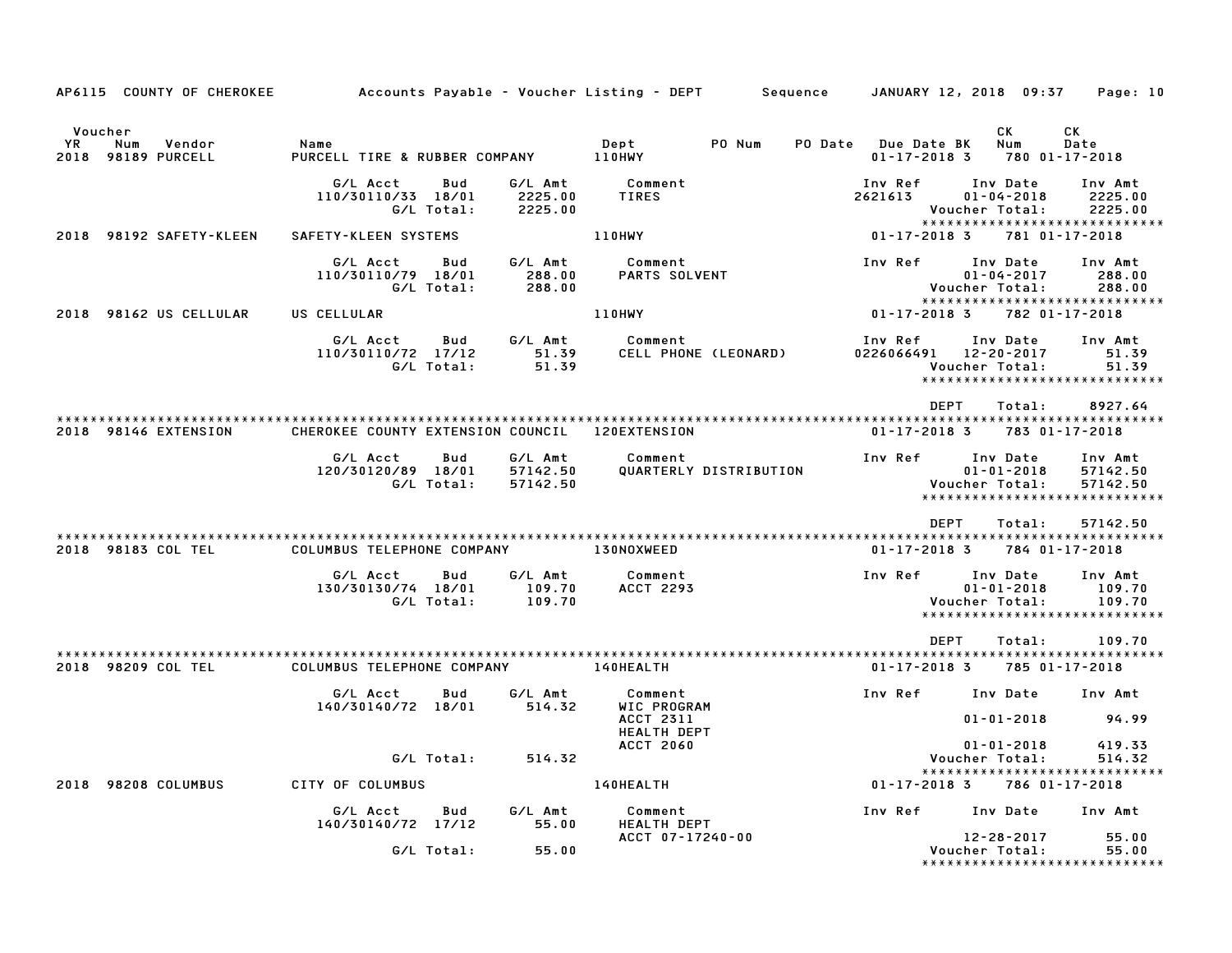|                      |                                                                                          |                                                       |                   |                       | AP6115 COUNTY OF CHEROKEE Accounts Payable - Voucher Listing - DEPT Sequence JANUARY 12, 2018 09:37 Page: 11 |                                                                      |                                              |                                         |
|----------------------|------------------------------------------------------------------------------------------|-------------------------------------------------------|-------------------|-----------------------|--------------------------------------------------------------------------------------------------------------|----------------------------------------------------------------------|----------------------------------------------|-----------------------------------------|
| Voucher<br><b>YR</b> | Num<br>Vendor<br>2018 98210 CRAW KAN TELEPH CRAW-KAN TELEPHONE COOPERATIVE INC 140HEALTH | Name                                                  |                   |                       | Dept PO Num PO Date Due Date BK Num<br>140HEAITH 1870                                                        |                                                                      | CK<br>$01 - 17 - 2018$ 3 787 01 - 17 - 2018  | CK<br>Date                              |
|                      |                                                                                          | G/L Acct                                              | Bud               | G/L Amt               | Comment<br>140/30140/76 18/01 21.25 ACCT 129793<br>G/L Total: 21.25<br><b>140HEALTH<br/>Comment</b>          | Inv Ref Inv Date Inv Amt                                             | $01 - 01 - 2018$<br>Voucher Total:           | 21.25<br>21.25                          |
|                      | 2018 98211 FOUR STATE PRIN FOUR STATE PRINTING                                           |                                                       |                   |                       |                                                                                                              | 01-17-2018 3                                                         |                                              | 788 01-17-2018                          |
|                      |                                                                                          | G/L Acct<br>140/30140/21 17/12                        |                   | Bud G/L Amt<br>148.60 | <b>HEALTH DEPT</b><br><b>ENVELOPES</b>                                                                       | Inv Ref Inv Date<br>71058                                            | 11-29-2017 123.10                            | Inv Amt                                 |
|                      |                                                                                          |                                                       |                   | G/L Total: 148.60     | SIGNATURE STAMP                                                                                              | 71063<br>71063 11-30-2017 25.50<br>Voucher Total: 148.60             |                                              |                                         |
|                      | 2018 98212 KS GAS                                                                        | KANSAS GAS SERVICE                                    |                   |                       | <b>140HEALTH</b>                                                                                             | 01-17-2018 3 789 01-17-2018                                          |                                              |                                         |
|                      |                                                                                          | G/L Acct Bud G/L Amt<br>$140/30140/72$ $17/12$ 69.72  |                   |                       | <b>Comment</b><br><b>HEALTH DEPT</b>                                                                         | Inv Ref Inv Date Inv Amt                                             |                                              |                                         |
|                      |                                                                                          |                                                       |                   | $G/L$ Total: 69.72    | ACCT 510080477 1188672 27                                                                                    |                                                                      | 89.72 / 12-29-2017<br>29.72 / Voucher Total: |                                         |
|                      |                                                                                          |                                                       |                   |                       |                                                                                                              |                                                                      |                                              | *****************************           |
|                      | 2018 98213 MCCARTYS OFFICE MCCARTY'S OFFICE MACHINES INC 140HEALTH                       |                                                       |                   |                       |                                                                                                              | 01-17-2018 3 790 01-17-2018                                          |                                              |                                         |
|                      |                                                                                          | G/L Acct Bud G/L Amt<br>140/30140/21 18/01 19.40      |                   |                       | Comment<br><b>HEALTH DEPT</b>                                                                                | Inv Ref Inv Date Inv Amt                                             |                                              |                                         |
|                      |                                                                                          |                                                       |                   |                       | ETS FLAT<br><b>EIS FLAI<br/>WKLY APPT BOOK</b>                                                               | P32131-00<br>P32131-00 01-04-2018 3.81<br>011905-00 01-04-2018 15.59 |                                              |                                         |
|                      |                                                                                          |                                                       |                   | G/L Total: 19.40      |                                                                                                              |                                                                      | Voucher Total:                               | 19.40<br>****************************** |
|                      | 2018 98214 MEDICAL WASTE MEDICAL WASTE SERVICES                                          |                                                       |                   |                       | 140HEALTH                                                                                                    | 01-17-2018 3 791 01-17-2018                                          |                                              |                                         |
|                      |                                                                                          | G/L Acct Bud<br>140/30140/82 18/01 99.00              |                   | G/L Amt               | Comment<br><b>HEALTH DEPT</b>                                                                                | Inv Ref Inv Date Inv Amt                                             |                                              |                                         |
|                      |                                                                                          |                                                       |                   |                       | MO BIOHAZARD WASTE DISPOSAL W109574 01-05-2018 99.00<br><b>FFF</b>                                           |                                                                      |                                              |                                         |
|                      |                                                                                          |                                                       |                   | G/L Total: 99.00      |                                                                                                              |                                                                      | Voucher Total: 99.00                         |                                         |
|                      | 2018 98215 QUILL                                                                         |                                                       |                   |                       | QUILL CORPORATION <b>140HEALTH</b>                                                                           | 01-17-2018 3 792 01-17-2018                                          |                                              | ******************************          |
|                      |                                                                                          | G/L Acct Bud<br>140/30140/21 17/12                    |                   | G/L Amt               | Comment<br>54.47 HEALTH DEPT                                                                                 | Inv Ref      Inv Date     Inv Amt                                    |                                              |                                         |
|                      |                                                                                          |                                                       |                   |                       | T/TISSUE                                                                                                     | 2858253 11-30-2017 54.47                                             |                                              |                                         |
|                      |                                                                                          |                                                       |                   | G/L Total: 54.47      |                                                                                                              |                                                                      | Voucher Total: 54.47                         | *****************************           |
|                      | 2018 98216 STRONGHOLD                                                                    | STRONGHOLD DATA                                       |                   |                       | 140HEALTH                                                                                                    | $01 - 17 - 2018$ 3 793 01-17-2018                                    |                                              |                                         |
|                      |                                                                                          | G/L Acct                                              |                   | Bud G/L Amt           | Comment                                                                                                      | Inv Ref Inv Date Inv Amt                                             |                                              |                                         |
|                      |                                                                                          |                                                       |                   |                       | <b>HEALTH DEPT</b>                                                                                           |                                                                      |                                              |                                         |
|                      |                                                                                          | 140/30140/21 17/12 63.30<br>100/30140/21 18/01 100.00 |                   |                       | POWER ADAPTER                                                                                                | 24971 12-27-2017 63.30                                               |                                              |                                         |
|                      |                                                                                          |                                                       |                   |                       | AGMT BACKUP STANDARD                                                                                         | 25130                                                                | 01-02-2018                                   | 100.00                                  |
|                      |                                                                                          |                                                       | G/L Total: 163.30 |                       |                                                                                                              |                                                                      | Voucher Total:                               | 163.30<br>***************************** |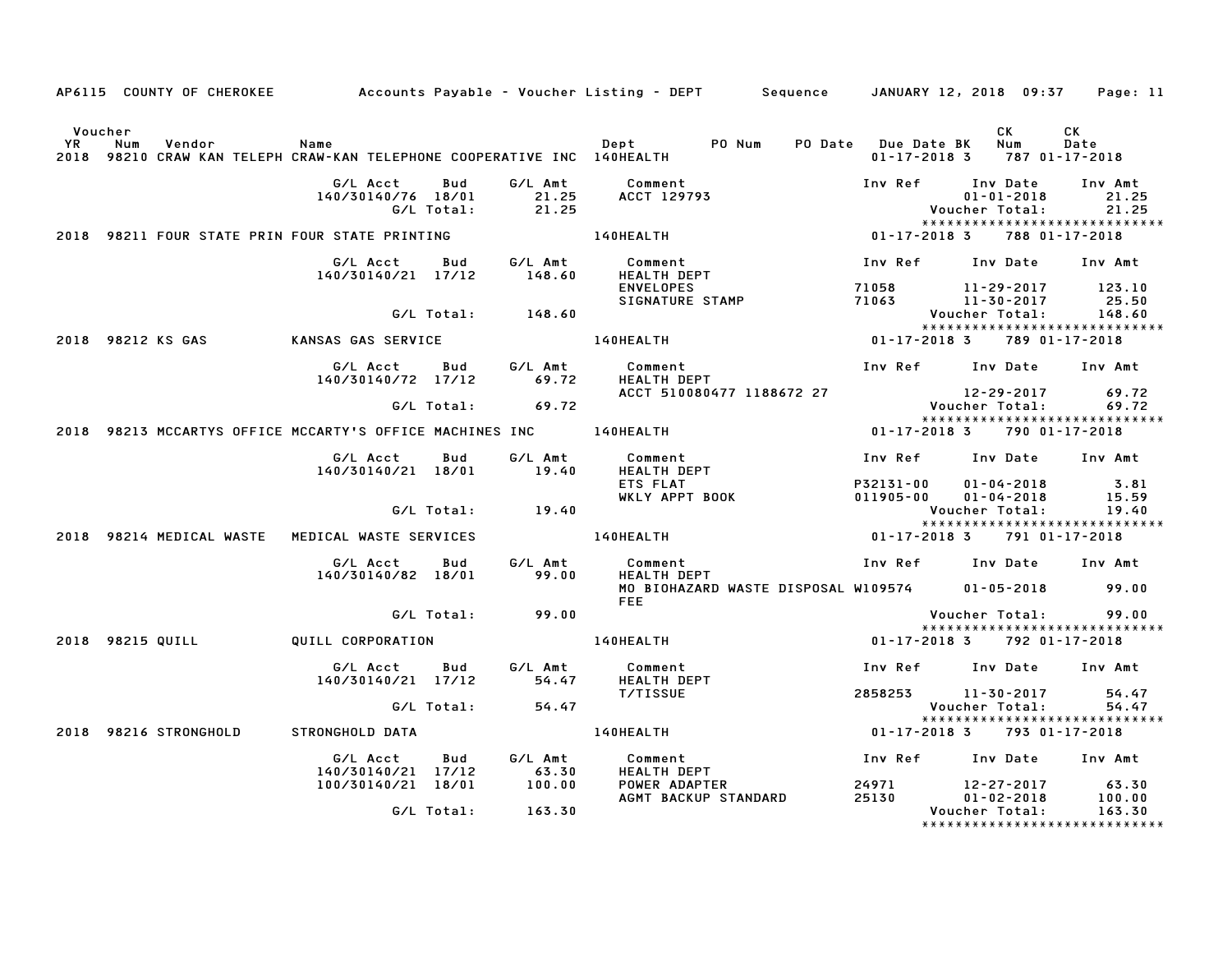| AP6115 COUNTY OF CHEROKEE                           |                                |            |                    | Accounts Payable – Voucher Listing – DEPT         Sequence     JANUARY 12, 2018  09:37 |                                           |                                    | Page: 12                     |
|-----------------------------------------------------|--------------------------------|------------|--------------------|----------------------------------------------------------------------------------------|-------------------------------------------|------------------------------------|------------------------------|
| Voucher<br>YR.<br>Num<br>Vendor<br>2018 98217 ULINE | Name<br>ULINE                  |            |                    | PO Num<br>Dept<br>140HEALTH                                                            | PO Date Due Date BK<br>$01 - 17 - 2018$ 3 | СK<br>Num                          | СK<br>Date<br>794 01-17-2018 |
|                                                     | G/L Acct<br>140/30140/21 18/01 | <b>Bud</b> | G/L Amt<br>65.26   | Comment<br><b>HEALTH DEPT</b>                                                          | Inv Ref                                   | Inv Date                           | Inv Amt                      |
|                                                     |                                | G/L Total: | 65.26              | <b>TRASH BAGS</b>                                                                      | 93568432                                  | $01 - 02 - 2018$<br>Voucher Total: | 65.26<br>65.26               |
|                                                     |                                |            |                    |                                                                                        |                                           | ******************************     |                              |
| 2018 98218 WEX                                      | <b>WEX BANK</b>                |            |                    | 140HEALTH                                                                              | $01 - 17 - 2018$ 3                        |                                    | 795 01-17-2018               |
|                                                     | G/L Acct<br>140/30140/25 17/12 | Bud        | G/L Amt<br>122.17  | Comment<br><b>HEALTH DEPT</b>                                                          | Inv Ref                                   | Inv Date                           | Inv Amt                      |
|                                                     |                                | G/L Total: | 122.17             | <b>FUEL PURCHASES</b>                                                                  | 52549412                                  | 12-31-2017<br>Voucher Total:       | 122.17<br>122.17             |
|                                                     |                                |            |                    |                                                                                        |                                           | *****************************      |                              |
|                                                     |                                |            |                    |                                                                                        | DEPT                                      | Total:                             | 1332.49                      |
| 2018 98143 CHEROKEE FAIR                            | CHEROKEE COUNTY FAIR BOARD     |            |                    | 150FAIR                                                                                | $01 - 17 - 2018$ 3                        |                                    | 796 01-17-2018               |
|                                                     | G/L Acct                       | Bud        | G/L Amt            | Comment                                                                                | Inv Ref                                   | Inv Date                           | Inv Amt                      |
|                                                     | 150/30150/89 18/01             | G/L Total: | 3000.00<br>3000.00 | QUARTERLY DISTRIBUTION                                                                 |                                           | $01 - 01 - 2018$<br>Voucher Total: | 3000.00<br>3000.00           |
|                                                     |                                |            |                    |                                                                                        |                                           | *****************************      |                              |
|                                                     |                                |            |                    |                                                                                        | <b>DEPT</b>                               | Total:                             | 3000.00                      |
| 2018 98184 MCCARTYS                                 | MCCARTY'S                      |            |                    | 160ELECT                                                                               | $01 - 17 - 2018$ 3                        |                                    | 797 01-17-2018               |
|                                                     | G/L Acct                       | Bud        | G/L Amt            | Comment                                                                                | Inv Ref                                   | Inv Date                           | Inv Amt                      |
|                                                     | 160/30160/81 17/12             | G/L Total: | 17.54<br>17.54     | LABEL MAKER TAPE                                                                       | P3192300                                  | 12-28-2017<br>Voucher Total:       | 17.54<br>17.54               |
|                                                     |                                |            |                    |                                                                                        |                                           | *****************************      |                              |
|                                                     |                                |            |                    |                                                                                        | <b>DEPT</b>                               | Total:                             | 17.54                        |
| 2018 98202 GEO SOURCE                               | GEO SOURCE, LLC                |            |                    | 190BRIDGE                                                                              | $01 - 17 - 2018$ 3                        |                                    | 798 01-17-2018               |
|                                                     | G/L Acct<br>190/30190/89 18/01 | Bud        | G/L Amt<br>8900.00 | Comment<br>REPLACEMENT BRIDGE                                                          | Inv Ref<br>D0011391                       | Inv Date<br>$01 - 03 - 2018$       | Inv Amt<br>8900.00           |
|                                                     |                                | G/L Total: | 8900.00            | $\#$ C-4882-01                                                                         |                                           | Voucher Total:                     | 8900.00                      |
| 2018 98235 SEKRPC                                   | <b>SEKRPC</b>                  |            |                    | 190BRIDGE                                                                              | 01-17-2018 3                              | *****************************      | 799 01-17-2018               |
|                                                     |                                |            |                    |                                                                                        |                                           |                                    |                              |
|                                                     | G/L Acct<br>190/30190/89 18/01 | Bud        | G/L Amt<br>2000.00 | Comment<br><b>CDBG GRANT</b>                                                           | Inv Ref<br>$\mathbf{3}$                   | Inv Date<br>$01 - 08 - 2018$       | Inv Amt<br>2000.00           |
|                                                     |                                | G/L Total: | 2000.00            |                                                                                        |                                           | Voucher Total:                     | 2000.00                      |
|                                                     |                                |            |                    |                                                                                        |                                           | ******************************     |                              |
|                                                     |                                |            |                    |                                                                                        | <b>DEPT</b>                               | Total:                             | 10900.00                     |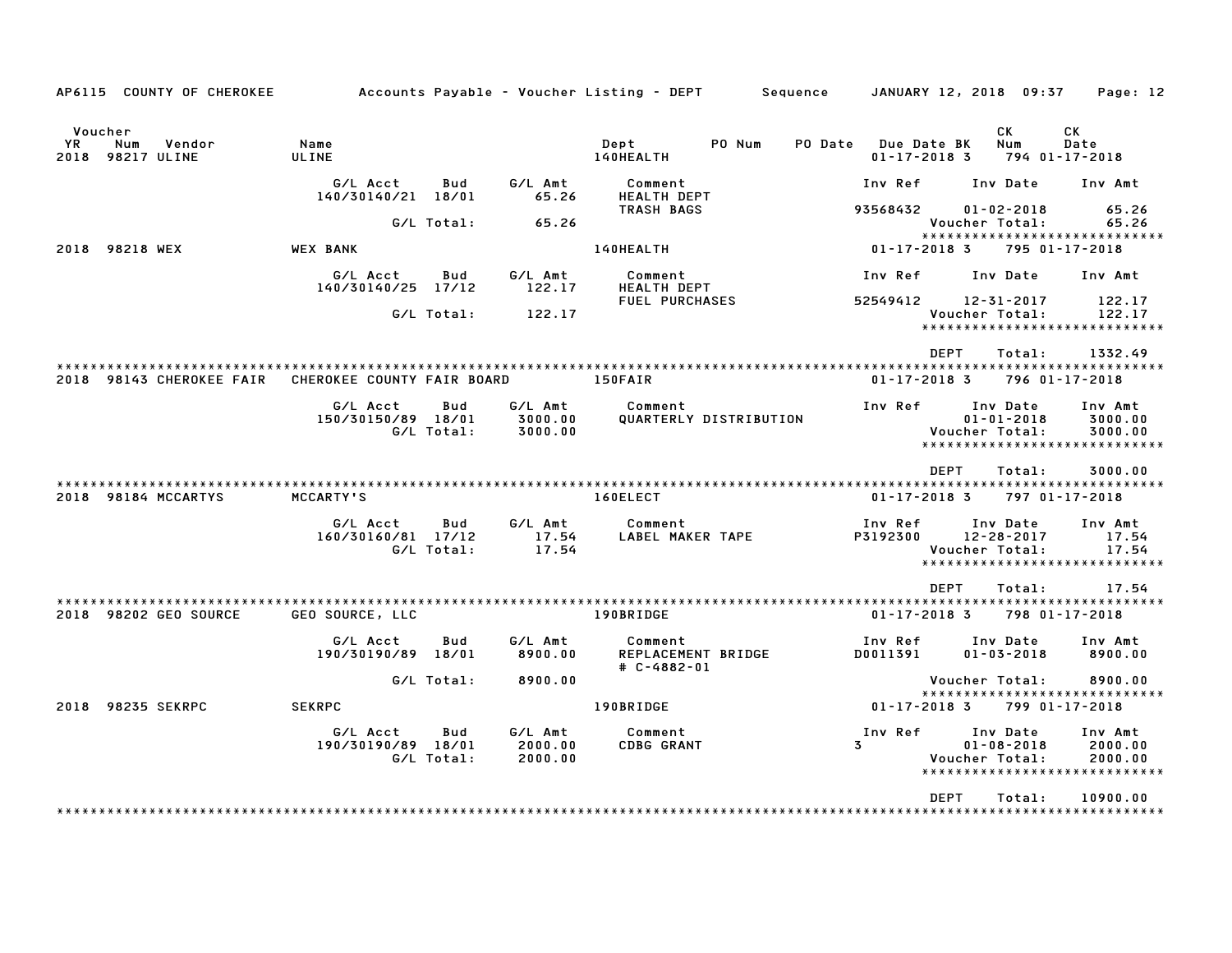|                      |     | AP6115 COUNTY OF CHEROKEE              |                                                                                     |                   |                                 | Accounts Payable – Voucher Listing – DEPT | Sequence |                                           | JANUARY 12, 2018 09:37                           | Page: 13                                                         |
|----------------------|-----|----------------------------------------|-------------------------------------------------------------------------------------|-------------------|---------------------------------|-------------------------------------------|----------|-------------------------------------------|--------------------------------------------------|------------------------------------------------------------------|
| Voucher<br><b>YR</b> | Num | Vendor                                 | Name<br>2018 98145 FAMILY LIFE RIV SPRINGRIVER MENTAL HEALTH & WELLNES 200MENTALHEA |                   |                                 | Dept<br>PO Num                            |          | PO Date Due Date BK<br>$01 - 17 - 2018$ 3 | СK<br>Num                                        | CK<br>Date<br>800 01-17-2018                                     |
|                      |     |                                        | G/L Acct<br>220/30220/89 18/01                                                      | Bud<br>G/L Total: | G/L Amt<br>29114.25<br>29114.25 | Comment<br>QUARTERLY DISTRIBUTION         |          | Inv Ref                                   | Inv Date<br>$01 - 03 - 2018$<br>Voucher Total:   | Inv Amt<br>29114.25<br>29114.25<br>***************************** |
|                      |     |                                        |                                                                                     |                   |                                 |                                           |          | <b>DEPT</b>                               | Total:                                           | 29114.25                                                         |
|                      |     | 2018 98144 CLASS LTD                   | CLASS LTD                                                                           |                   |                                 | 210MENTALRET                              |          | $01 - 17 - 2018$ 3                        |                                                  | 801 01-17-2018                                                   |
|                      |     |                                        | G/L Acct<br>210/30210/89 18/01                                                      | Bud<br>G/L Total: | G/L Amt<br>27864.25<br>27864.25 | Comment<br>QUARTERLY DISTRIBUTION         |          | Inv Ref                                   | Inv Date<br>$01 - 01 - 2018$<br>Voucher Total:   | Inv Amt<br>27864.25<br>27864.25<br>***************************** |
|                      |     |                                        |                                                                                     |                   |                                 |                                           |          | DEPT                                      | Total:                                           | 27864.25                                                         |
|                      |     | 2018 98148 AMBULANCE #1                | CHEROKEE COUNTY AMBULANCE-DIST #1 220AMBULANCE                                      |                   |                                 |                                           |          | $01 - 17 - 2018$ 3                        |                                                  | 802 01-17-2018                                                   |
|                      |     |                                        | G/L Acct<br>220/30220/89 18/01                                                      | Bud<br>G/L Total: | G/L Amt<br>16877.33<br>16877.33 | Comment<br>MONTHLY SUBSIDY                |          | Inv Ref                                   | Inv Date<br>$01 - 03 - 2018$<br>Voucher Total:   | Inv Amt<br>16877.33<br>16877.33<br>***************************** |
|                      |     | 2018 98149 AMBULANCE #2                | CHEROKEE COUNTY AMBULANCE-DIST #2                                                   |                   |                                 | 220AMBULANCE                              |          | $01 - 17 - 2018$ 3                        |                                                  | 803 01-17-2018                                                   |
|                      |     |                                        | G/L Acct<br>220/30220/89 18/01                                                      | Bud<br>G/L Total: | G/L Amt<br>16877.33<br>16877.33 | Comment<br>MONTHLY SUBSIDY                |          | Inv Ref                                   | Inv Date<br>$01 - 03 - 2018$<br>Voucher Total:   | Inv Amt<br>16877.33<br>16877.33<br>***************************** |
|                      |     | 2018 98150 AMBULANCE #3                | CHEROKEE COUNTY AMBULANCE-DIST #3                                                   |                   |                                 | 220AMBULANCE                              |          | $01 - 17 - 2018$ 3                        |                                                  | 804 01-17-2018                                                   |
|                      |     |                                        | G/L Acct<br>220/30220/89 18/01                                                      | Bud<br>G/L Total: | G/L Amt<br>16877.33<br>16877.33 | Comment<br>MONTHLY SUBSIDY                |          | Inv Ref                                   | Inv Date<br>$12 - 03 - 2018$<br>Voucher Total:   | Inv Amt<br>16877.33<br>16877.33<br>***************************** |
|                      |     | 2018 98220 CENTURYLINK2961 CENTURYLINK |                                                                                     |                   |                                 | 224911                                    |          | DEPT<br>$01 - 17 - 2018$ 3                | Total:                                           | 50631.99<br>805 01-17-2018                                       |
|                      |     |                                        | G/L Acct<br>224/31224/01                                                            | Bud<br>G/L Total: | G/L Amt<br>1172.96<br>1172.96   | Comment<br>ACCT 313409961                 |          | Inv Ref                                   | Inv Date<br>$12 - 25 - 2017$<br>Voucher Total:   | Inv Amt<br>1172.96<br>1172.96<br>*****************************   |
|                      |     | 2018 98219 COL TEL                     | COLUMBUS TELEPHONE COMPANY                                                          |                   |                                 | 224911                                    |          | 01-17-2018 3                              |                                                  | 806 01-17-2018                                                   |
|                      |     |                                        | G/L Acct<br>224/31224/01                                                            | Bud               | G/L Amt<br>1609.03<br>1609.03   | Comment<br><b>ACCT 166</b><br>173         |          | Inv Ref                                   | Inv Date<br>$01 - 01 - 2018$<br>$01 - 01 - 2018$ | Inv Amt<br>1102.31<br>506.72                                     |
|                      |     |                                        |                                                                                     | G/L Total:        |                                 |                                           |          |                                           | Voucher Total:                                   | 1609.03<br>******************************                        |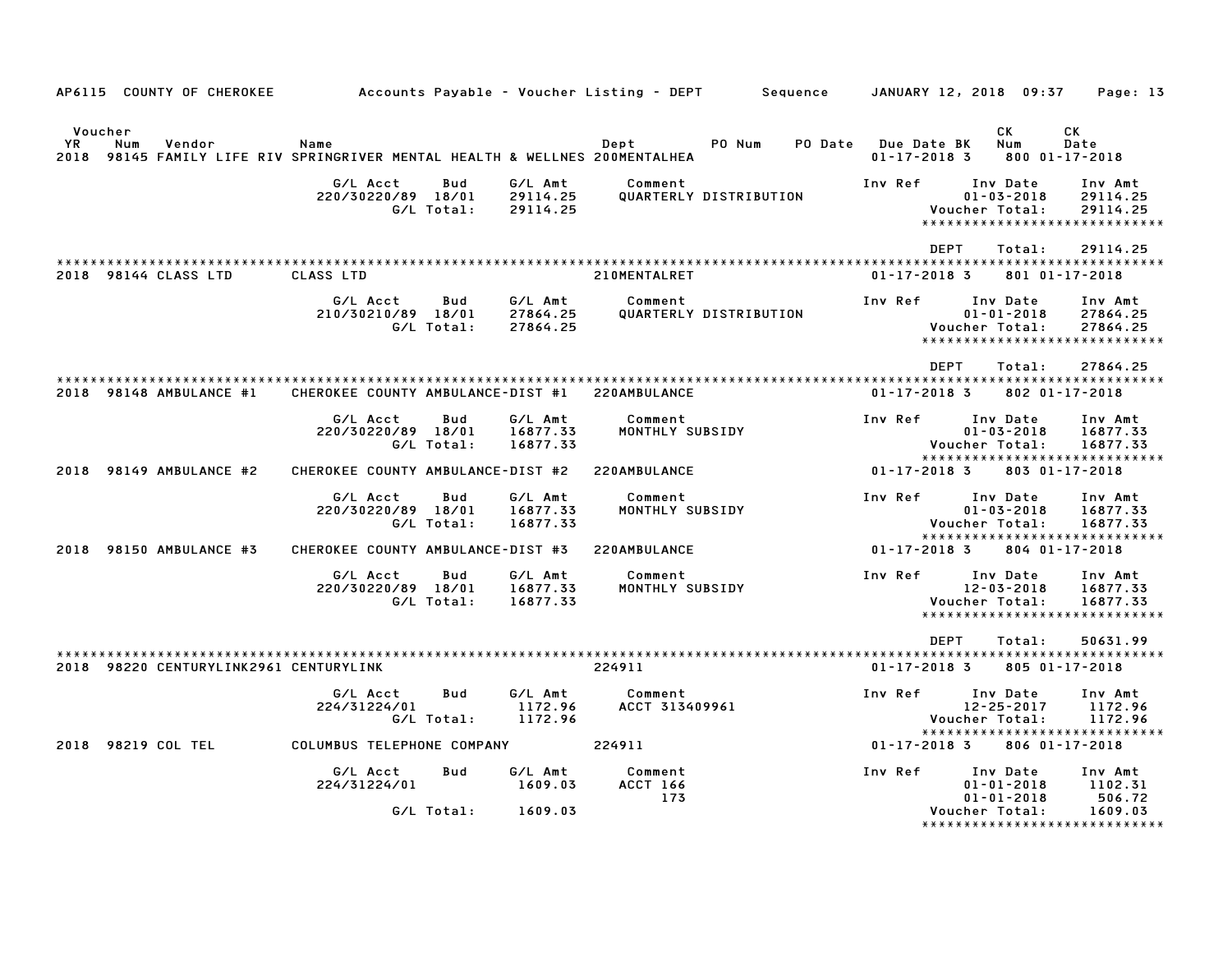| AP6115 COUNTY OF CHEROKEE Accounts Payable – Voucher Listing – DEPT Sequence JANUARY 12, 2018 09:37 |                                                 |            |                      |                         |                                                     |                                           |                |                              | Page: 14                                        |
|-----------------------------------------------------------------------------------------------------|-------------------------------------------------|------------|----------------------|-------------------------|-----------------------------------------------------|-------------------------------------------|----------------|------------------------------|-------------------------------------------------|
|                                                                                                     |                                                 |            |                      |                         |                                                     |                                           |                |                              |                                                 |
| Voucher                                                                                             |                                                 |            |                      |                         |                                                     |                                           |                | CK.                          | CK                                              |
| YR<br>Num<br>Vendor<br>2018 98190 CRAW KAN TELEPH CRAW-KAN TELEPHONE COOPERATIVE INC 224911         | Name                                            |            |                      | Dept PO Num             |                                                     | PO Date Due Date BK<br>$01 - 17 - 2018$ 3 |                | Num                          | Date<br>807 01-17-2018                          |
|                                                                                                     | G/L Acct                                        | Bud        | G/L Amt              | Comment                 |                                                     | Inv Ref                                   |                | Inv Date                     | Inv Amt                                         |
|                                                                                                     | 224/31224/01                                    |            | 148.00               |                         | FACILITY ACCESS SERVICE<br>1818SZ10901.019 1818     |                                           |                | $01 - 01 - 2018$             | 148.00                                          |
|                                                                                                     |                                                 | G/L Total: | 148.00               |                         |                                                     |                                           | Voucher Total: |                              | 148.00                                          |
| 2018 98156 VERIZON                                                                                  | <b>VERIZON WIRELESS</b>                         |            |                      | 224911                  |                                                     | $01 - 17 - 2018$ 3                        |                |                              | *****************************<br>808 01-17-2018 |
|                                                                                                     |                                                 | Bud        | G∕L Amt              |                         |                                                     |                                           |                |                              |                                                 |
|                                                                                                     | G/L Acct<br>224/31224/01                        |            | 953.58               | Comment                 | ACCT 986487568 00001                                | Inv Ref<br>9798337536 12-18-2017          |                | Inv Date                     | Inv Amt<br>953.58                               |
|                                                                                                     |                                                 | G/L Total: | 953.58               |                         |                                                     |                                           | Voucher Total: |                              | 953.58<br>*****************************         |
|                                                                                                     |                                                 |            |                      |                         |                                                     |                                           |                |                              |                                                 |
|                                                                                                     |                                                 |            |                      |                         |                                                     |                                           | DEPT           | Total:                       | 3883.57                                         |
| 2018 98232 FOUR STATE OFFI FOUR STATE OFFICE PRODUCTS                                               |                                                 |            |                      | <b>230APP</b>           |                                                     | $01 - 17 - 2018$ 3                        |                |                              | 809 01-17-2018                                  |
|                                                                                                     | G/L Acct                                        | Bud        | G/L Amt              | Comment                 |                                                     | Inv Ref                                   |                | Inv Date                     | Inv Amt                                         |
|                                                                                                     | 230/30230/93 18/01                              |            | 3293.23              |                         | DESKSHELL, CRDNZA, HUTCH<br>BRIDGE, FILE, BOOKCASES | 164240                                    |                | $01 - 08 - 2018$             | 3293.23                                         |
|                                                                                                     |                                                 | G/L Total: | 3293.23              |                         |                                                     |                                           | Voucher Total: |                              | 3293.23<br>*****************************        |
|                                                                                                     |                                                 |            |                      |                         |                                                     |                                           |                |                              |                                                 |
|                                                                                                     |                                                 |            |                      |                         |                                                     |                                           | <b>DEPT</b>    | Total:                       | 3293.23                                         |
| 2018 98240 FEDERAL ACCT                                                                             | CHEROKEE COUNTY FEDERAL/FICA TAX AC 260BENEFITS |            |                      |                         |                                                     | $01 - 17 - 2018$ 3                        |                |                              | 810 01-17-2018                                  |
|                                                                                                     | G/L Acct                                        | Bud        | G/L Amt              | Comment                 |                                                     | Inv Ref                                   |                | Inv Date                     | Inv Amt                                         |
|                                                                                                     | 260/30260/02                                    |            | 13920.68             | FICA TAX                |                                                     |                                           |                | $01 - 17 - 2018$             | 13920.68                                        |
|                                                                                                     | 260/30260/02 18/01                              |            | 13920.68             |                         | EMPLOYER FICA TAX                                   |                                           |                | $01 - 17 - 2018$             | 13920.68                                        |
|                                                                                                     |                                                 | G/L Total: | 27841.36             |                         |                                                     |                                           | Voucher Total: |                              | 27841.36<br>*****************************       |
| 2018 98242 GREAT WEST                                                                               | GREAT WEST RETIREMENT SERVICES                  |            |                      | 260BENEFITS             |                                                     | $01 - 17 - 2018$ 3                        |                |                              | 811 01-17-2018                                  |
|                                                                                                     | G/L Acct                                        | Bud        | G/L Amt              | Comment                 |                                                     | Inv Ref                                   | Inv Date       |                              | Inv Amt                                         |
|                                                                                                     | 260/30260/21                                    |            | 963.00               |                         | GREAT WEST 130028-01 DEF CO                         |                                           |                | $01 - 17 - 2018$             | 963.00                                          |
|                                                                                                     |                                                 | G/L Total: | 963.00               |                         |                                                     |                                           | Voucher Total: |                              | 963.00<br>*****************************         |
| 2018 98243 KP&F ACCT                                                                                | CHEROKEE COUNTY KP&F ACCOUNT 260BENEFITS        |            |                      |                         |                                                     | $01 - 17 - 2018$ 3                        |                |                              | 812 01-17-2018                                  |
|                                                                                                     |                                                 |            |                      |                         |                                                     |                                           |                |                              |                                                 |
|                                                                                                     | G/L Acct<br>260/30260/22                        | Bud        | G/L Amt<br>2196.16   | Comment<br>KP&F W/H     |                                                     | Inv Ref                                   |                | Inv Date<br>$01 - 17 - 2018$ | Inv Amt<br>2196.16                              |
|                                                                                                     | 260/30260/22 18/01                              |            | 6170.68              | EMPLOYER KP&F W/H       |                                                     |                                           |                | $01 - 17 - 2018$             | 6170.68                                         |
|                                                                                                     |                                                 | G/L Total: | 8366.84              |                         |                                                     |                                           | Voucher Total: |                              | 8366.84                                         |
|                                                                                                     |                                                 |            |                      |                         |                                                     |                                           |                |                              | *****************************                   |
| 2018 98244 KPERS ACCT                                                                               | CHEROKEE COUNTY KPERS ACCOUNT                   |            |                      | 260BENEFITS             |                                                     | 01-17-2018 3                              |                |                              | 813 01-17-2018                                  |
|                                                                                                     | G/L Acct                                        | <b>Bud</b> | G/L Amt              | Comment                 |                                                     | Inv Ref                                   |                | Inv Date                     | Inv Amt                                         |
|                                                                                                     | 260/30260/03                                    |            | 9594.65              | <b>KPERS WITHOLDING</b> |                                                     |                                           |                | $01 - 17 - 2018$             | 9594.65                                         |
|                                                                                                     | 260/30260/03 18/01                              | G/L Total: | 13188.10<br>22782.75 |                         | EMPLOYER KPERS WITHOLDING                           |                                           | Voucher Total: | $01 - 17 - 2018$             | 13188.10<br>22782.75                            |
|                                                                                                     |                                                 |            |                      |                         |                                                     |                                           |                |                              | *******************************                 |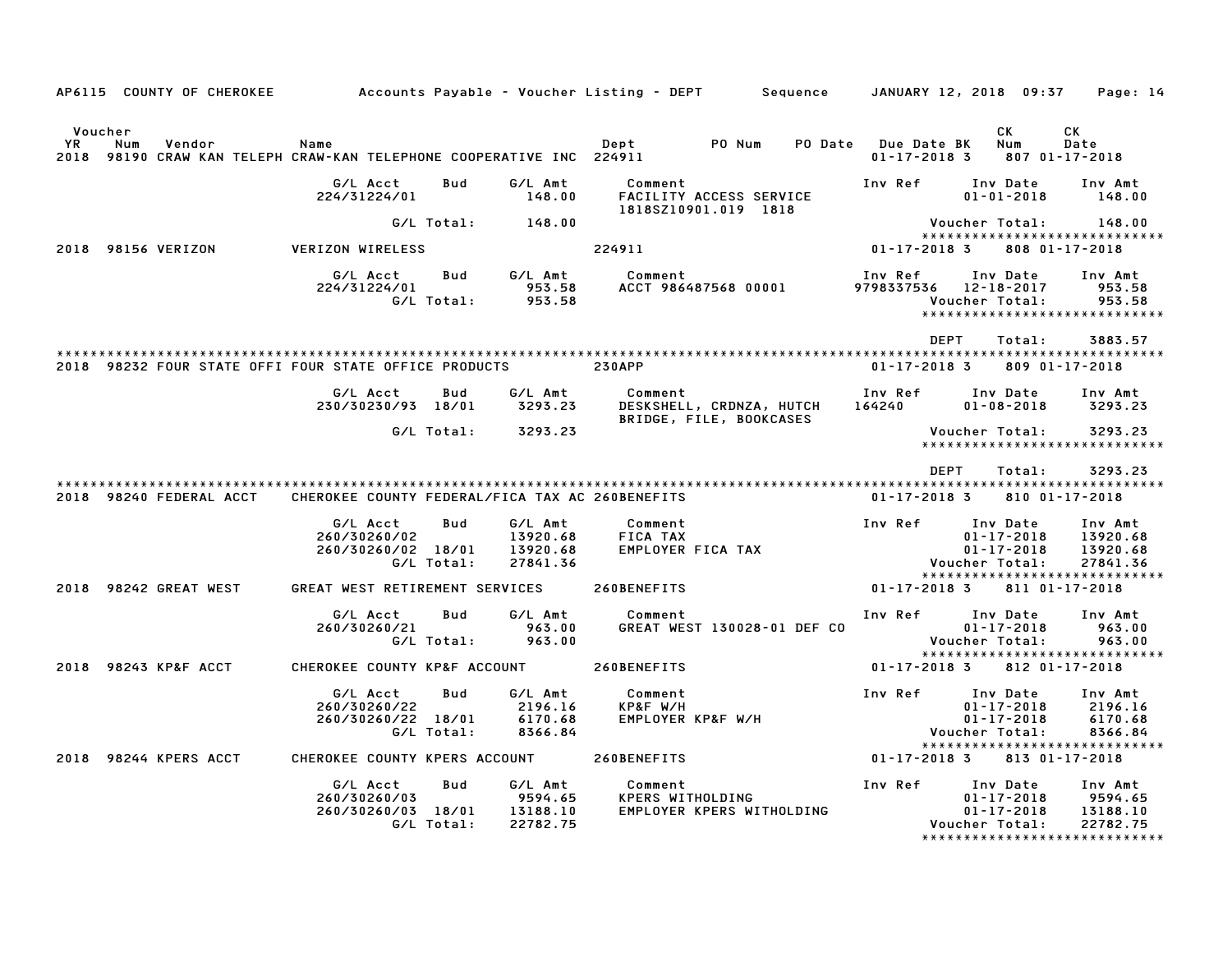| AP6115 COUNTY OF CHEROKEE                               |                                                     |                                                                                                                                                                                                                                                                       | Accounts Payable – Voucher Listing – DEPT         Sequence     JANUARY 12, 2018  09:37<br>Page: 15                          |  |
|---------------------------------------------------------|-----------------------------------------------------|-----------------------------------------------------------------------------------------------------------------------------------------------------------------------------------------------------------------------------------------------------------------------|-----------------------------------------------------------------------------------------------------------------------------|--|
| Voucher<br>YR<br>Num<br>Vendor<br>2018 98245 KPERS ACCT | Name<br>CHEROKEE COUNTY KPERS ACCOUNT               | CK<br>CK the control of the control of the control of the control of the control of the control of the control of the control of the control of the control of the control of the control of the control of the control of the contr<br>PO Num<br>Dept<br>260BENEFITS | PO Date Due Date BK<br><b>Num</b><br>Date<br>$01 - 17 - 2018$ 3 813 01 - 17 - 2018                                          |  |
|                                                         | G/L Acct<br>Bud<br>260/30260/07 18/01<br>G/L Total: | G∕L Amt<br>Comment<br>EMPLOYER KPERS INSURANCE<br>1759.65<br>1759.65                                                                                                                                                                                                  | Inv Ref<br>Inv Date<br>Inv Amt<br>$01 - 17 - 2018$<br>1759.65<br>Voucher Total:<br>1759.65<br>***************************** |  |
|                                                         |                                                     |                                                                                                                                                                                                                                                                       | <b>DEPT</b><br>61713.60<br>Total:                                                                                           |  |
| 2018 98237 AFLAC                                        | <b>AFLAC</b>                                        | 265PR                                                                                                                                                                                                                                                                 | $01 - 17 - 2018$ 3<br>814 01-17-2018                                                                                        |  |
|                                                         | G/L Acct<br>Bud<br>265/30265/90<br>G/L Total:       | G/L Amt<br>Comment<br>190.18<br>AFLAC PRE-TAX INS<br>190.18                                                                                                                                                                                                           | Inv Date<br>Inv Amt<br>Inv Ref<br>$01 - 17 - 2018$<br>190.18<br>Voucher Total:<br>190.18<br>******************************  |  |
| 2018 98238 CLEAN                                        | CLEAN THE UNIFORM CO JOPLIN 265PR                   |                                                                                                                                                                                                                                                                       | 01-17-2018 3<br>815 01-17-2018                                                                                              |  |
|                                                         | Bud<br>G/L Acct<br>265/30265/90<br>G/L Total:       | G/L Amt<br>Comment<br>CLEAN UNIFORM CO<br>48.30<br>48.30                                                                                                                                                                                                              | Inv Ref Inv Date<br>Inv Amt<br>$01 - 17 - 2018$<br>48.30<br>48.30<br>Voucher Total:<br>*****************************        |  |
| 2018 98239 COLLECTION                                   | COLLECTION SERVICES CENTER                          | 265PR                                                                                                                                                                                                                                                                 | 01-17-2018 3<br>816 01-17-2018                                                                                              |  |
|                                                         | G/L Acct<br>Bud<br>265/11260/80<br>G/L Total:       | G/L Amt<br>Comment<br>168.00<br>168.00                                                                                                                                                                                                                                | Inv Ref Inv Date<br>Inv Amt<br>$01 - 17 - 2018$<br>168.00<br>Voucher Total:<br>168.00<br>*****************************      |  |
| 2018 98241 FEDERAL ACCT                                 | CHEROKEE COUNTY FEDERAL/FICA TAX AC 265PR           |                                                                                                                                                                                                                                                                       | $01 - 17 - 2018$ 3<br>817 01-17-2018                                                                                        |  |
|                                                         | G/L Acct<br>Bud<br>265/30265/90<br>G/L Total:       | G/L Amt<br>Comment<br>15655.52<br>FEDERAL TAX<br>15655.52                                                                                                                                                                                                             | Inv Ref Inv Date<br>Inv Amt<br>$01 - 17 - 2018$<br>15655.52<br>Voucher Total:<br>15655.52<br>****************************** |  |
| 2018 98246 KS PAYMENT                                   | KANSAS PAYMENT CENTER                               | 265PR                                                                                                                                                                                                                                                                 | $01 - 17 - 2018$ 3<br>818 01-17-2018                                                                                        |  |
|                                                         | G/L Acct<br>Bud<br>265/11260/94<br>G/L Total:       | G/L Amt<br>Comment<br>111.27<br>111.27                                                                                                                                                                                                                                | Inv Ref<br>Inv Date<br>Inv Amt<br>$01 - 17 - 2018$<br>111.27<br>Voucher Total:<br>111.27<br>*****************************   |  |
| 2018 98247 KS PAYMENT                                   | KANSAS PAYMENT CENTER                               | 265PR                                                                                                                                                                                                                                                                 | 01-17-2018 3<br>818 01-17-2018                                                                                              |  |
|                                                         | G/L Acct<br>Bud<br>265/11260/95<br>G/L Total:       | G/L Amt<br>Comment<br>592.31<br>592.31                                                                                                                                                                                                                                | Inv Ref Inv Date Inv Amt<br>$01 - 17 - 2018$<br>592.31<br>592.31<br>Voucher Total:<br>*****************************         |  |
| 2018 98248 LEGAL SHIELD                                 | LEGAL SHIELD                                        | 265PR                                                                                                                                                                                                                                                                 | 01-17-2018 3 819 01-17-2018                                                                                                 |  |
|                                                         | G/L Acct<br>Bud<br>265/30265/90<br>G/L Total:       | G/L Amt<br>Comment<br>81.02<br>LEGAL SHIELD<br>81.02                                                                                                                                                                                                                  | Inv Ref Inv Date<br>Inv Amt<br>$01 - 17 - 2018$<br>81.02<br>81.02<br>Voucher Total:<br>******************************       |  |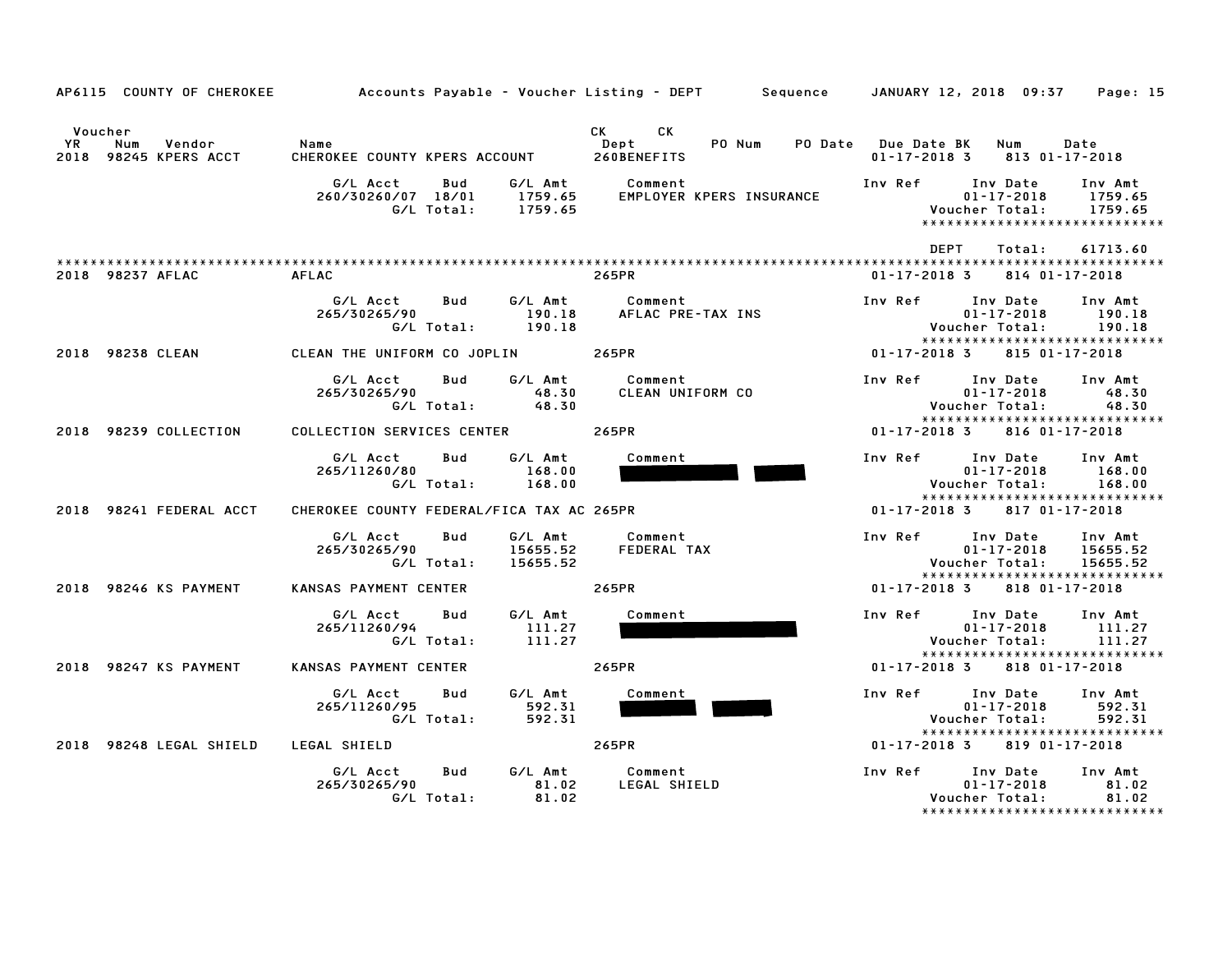|                      |                                               |                                                                                          |                               | AP6115 COUNTY OF CHEROKEE Accounts Payable - Voucher Listing - DEPT Sequence JANUARY 12, 2018 09:37 Page: 16                                     |
|----------------------|-----------------------------------------------|------------------------------------------------------------------------------------------|-------------------------------|--------------------------------------------------------------------------------------------------------------------------------------------------|
| Voucher<br><b>YR</b> | Num<br>Vendor Name<br>2018 98249 LIBERTY LIFE |                                                                                          | CK <sub>2</sub><br>CK<br>Dept | PO Num PO Date Due Date BK Num Date<br>$01 - 17 - 2018$ 3 820 01-17-2018                                                                         |
|                      |                                               | G/L Acct Bud G/L Amt Comment<br>265/11260/19 19.50<br>G/L Total: 19.50                   |                               | Inv Ref Inv Date Inv Amt<br>01-17-2018<br>19.50<br>Voucher Total: 19.50<br>*****************************                                         |
|                      |                                               | 2018 98250 LIBERTY LIFE LIBERTY NATIONAL LIFE INS 265PR                                  |                               | $01 - 17 - 2018$ 3 820 01-17-2018                                                                                                                |
|                      |                                               | G/L Acct        Bud         G/L Amt<br>265/11260/30                                      | Comment                       | Inv Ref 10 Date 1nv Amt<br>01-17-2018 20.75<br>Voucher Total:<br>20.75<br>*****************************                                          |
|                      | 2018 98251 LIBERTY LIFE                       | LIBERTY NATIONAL LIFE INS 265PR                                                          |                               | 820 01-17-2018<br>$01 - 17 - 2018$ 3                                                                                                             |
|                      |                                               | G/L Acct Bud G/L Amt Comment<br>265/11260/31 6.22<br>G/L Total: 6.22                     |                               | Inv Ref Inv Date Inv Amt<br>01-17-2018 6.22<br>Voucher Total:<br>6.22<br>*****************************                                           |
|                      |                                               | 2018 98252 LIBERTY LIFE LIBERTY NATIONAL LIFE INS 265PR                                  |                               | $01 - 17 - 2018$ 3 820 01 - 17 - 2018                                                                                                            |
|                      |                                               | G/L Acct Bud G/L Amt<br>24.78<br>265/11260/42<br>G/L Total: 24.78                        | Comment                       | Inv Ref Inv Date Inv Amt<br>$01 - 17 - 2018$ 24.78<br>Voucher Total: 24.78<br>*****************************                                      |
|                      |                                               | 2018 98253 LIBERTY LIFE LIBERTY NATIONAL LIFE INS 265PR                                  |                               | 01-17-2018 3 820 01-17-2018                                                                                                                      |
|                      |                                               | G/L Acct Bud G/L Amt Comment<br>265/11260/48<br>13.23<br>G/L Total: 13.23                |                               | Inv Ref Inv Date Inv Amt<br>$01 - 17 - 2018$ 13.23<br>Voucher Total: 13.23<br>******************************                                     |
|                      | 2018 98254 LIBERTY LIFE                       | LIBERTY NATIONAL LIFE INS 265PR                                                          |                               | $01 - 17 - 2018$ 3 820 01-17-2018                                                                                                                |
|                      |                                               | G/L Acct Bud G/L Amt Comment<br>20.75<br>265/11260/49<br>$G/L$ Total: $\overline{20.75}$ |                               | Inv Ref Inv Date Inv Amt<br>$01 - 17 - 2018$ 20.75<br>Voucher Total: 20.75<br>*****************************                                      |
|                      |                                               | 2018 98255 LIBERTY LIFE LIBERTY NATIONAL LIFE INS 265PR                                  |                               | $01 - 17 - 2018$ 3 820 01 - 17 - 2018                                                                                                            |
|                      |                                               | G/L Amt<br>G/L Acct Bud<br>27.83<br>265/11260/50<br>G/L Total: 27.83                     | Comment                       | Inv Ref Inv Date Inv Amt<br>01-17-2018 27.83<br>Voucher Total: 27.83<br>27.83<br><b>Voucher Total:</b><br>27.83<br>***************************** |
|                      | 2018 98256 LIBERTY LIFE                       | LIBERTY NATIONAL LIFE INS 265PR                                                          |                               | $01 - 17 - 2018$ 3 820 01-17-2018                                                                                                                |
|                      |                                               | G/L Acct Bud<br>265/11260/64       3.50<br>6/L Total:      3.50                          | G/L Amt<br>Comment            | Inv Ref Inv Date Inv Amt<br>01-17-2018 3.50<br>Voucher Total:<br>3.50                                                                            |
|                      |                                               | 2018 98257 LIBERTY LIFE LIBERTY NATIONAL LIFE INS 265PR                                  |                               | ******************************<br>$01 - 17 - 2018$ 3 820 01 - 17 - 2018                                                                          |
|                      |                                               | G/L Acct Bud G/L Amt<br>265/11260/86 20.28<br>G/L Total:                                 | Comment<br>20.28              | Inv Ref Inv Date Inv Amt<br>$01 - 17 - 2018$ 20.28<br>Voucher Total: 20.28<br>*****************************                                      |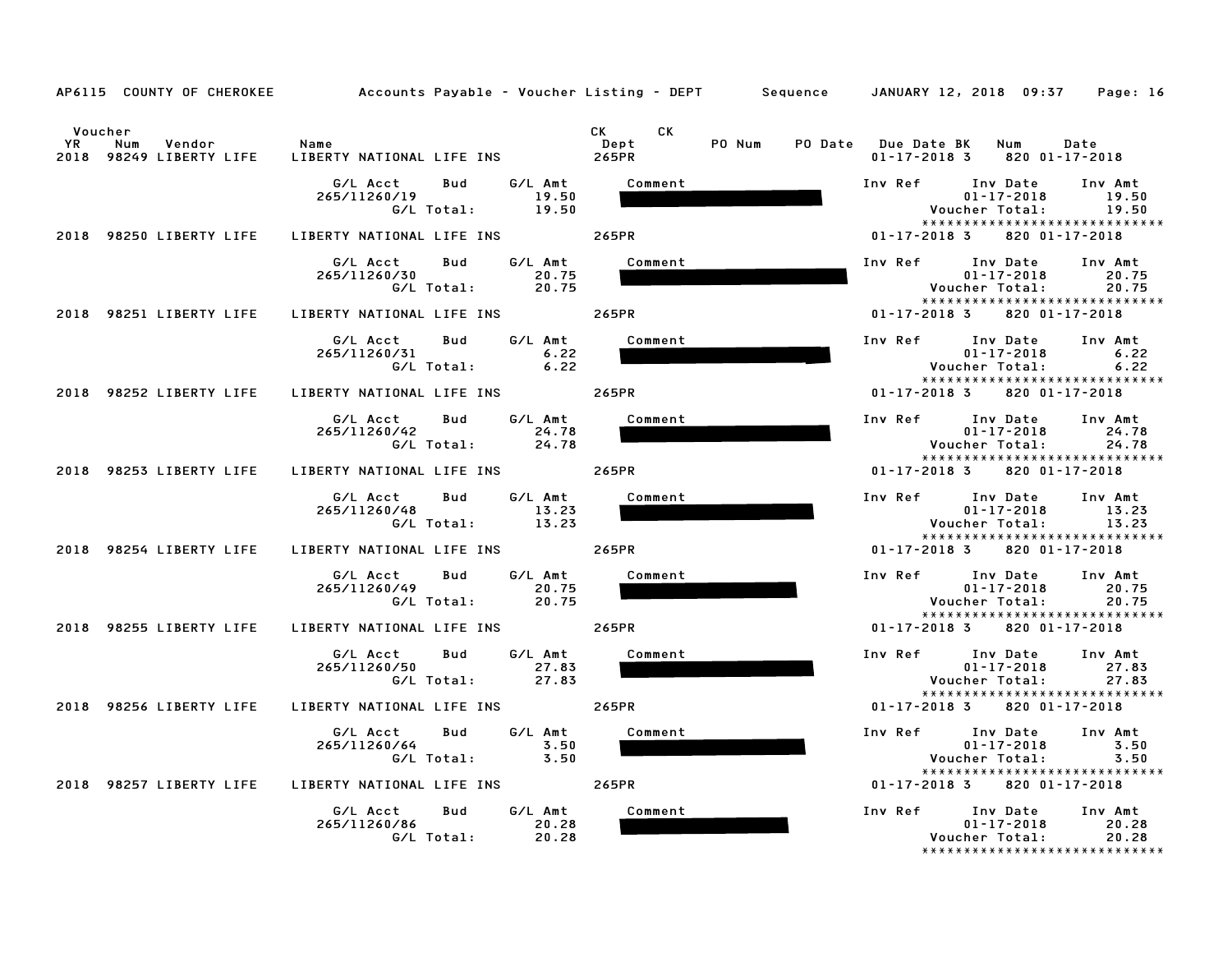| AP6115 COUNTY OF CHEROKEE                                 | Accounts Payable – Voucher Listing – DEPT         Sequence     JANUARY 12, 2018  09:37 |                                                        |                                           | Page: 17                                                                                                         |
|-----------------------------------------------------------|----------------------------------------------------------------------------------------|--------------------------------------------------------|-------------------------------------------|------------------------------------------------------------------------------------------------------------------|
| Voucher<br>YR<br>Num<br>Vendor<br>2018 98258 LIBERTY LIFE | Name<br>LIBERTY NATIONAL LIFE INS                                                      | СK<br>CK C<br>PO Num<br>Dept<br>265PR                  | PO Date Due Date BK<br>$01 - 17 - 2018$ 3 | Num<br>Date<br>820 01-17-2018                                                                                    |
|                                                           | G/L Acct<br>Bud<br>265/11260/88<br>G/L Total:                                          | G/L Amt<br>Comment<br>35.15<br>35.15                   | Inv Ref                                   | Inv Date<br>Inv Amt<br>$01 - 17 - 2018$<br>35.15<br>Voucher Total:<br>35.15<br>*****************************     |
| 2018 98259 LIBERTY LIFE                                   | LIBERTY NATIONAL LIFE INS                                                              | 265PR                                                  | $01 - 17 - 2018$ 3                        | 820 01-17-2018                                                                                                   |
|                                                           | G/L Acct<br>Bud<br>265/11260/96<br>G/L Total:                                          | G/L Amt<br>Comment<br>9.25<br>9.25                     | Inv Ref                                   | Inv Date<br>Inv Amt<br>$01 - 17 - 2018$<br>9.25<br>Voucher Total:<br>9.25<br>*****************************       |
| 2018 98260 LIBERTY LIFE                                   | LIBERTY NATIONAL LIFE INS                                                              | 265PR                                                  | $01 - 17 - 2018$ 3                        | 820 01-17-2018                                                                                                   |
|                                                           | G/L Acct<br>Bud<br>265/11260/97<br>G/L Total:                                          | G/L Amt<br>Comment<br>5.50<br>5.50                     | Inv Ref                                   | Inv Date<br>Inv Amt<br>$01 - 17 - 2018$<br>5.50<br>Voucher Total:<br>5.50<br>*****************************       |
| 2018 98261 LIBERTY LIFE                                   | LIBERTY NATIONAL LIFE INS                                                              | 265PR                                                  | $01 - 17 - 2018$ 3                        | 820 01-17-2018                                                                                                   |
|                                                           | G/L Acct<br>Bud<br>265/11260/98<br>G/L Total:                                          | G/L Amt<br>Comment<br>13.50<br>13.50                   | Inv Ref                                   | Inv Date<br>Inv Amt<br>$01 - 17 - 2018$<br>13.50<br>Voucher Total:<br>13.50<br>*****************************     |
| 2018 98262 LOYAL AMERICAN LOYAL AMERICAN                  |                                                                                        | 265PR                                                  | $01 - 17 - 2018$ 3                        | 821 01-17-2018                                                                                                   |
|                                                           | G/L Acct<br>Bud<br>265/30265/90<br>G/L Total:                                          | G/L Amt<br>Comment<br>47.29<br>LOYAL AMERICAN<br>47.29 | Inv Ref                                   | Inv Date<br>Inv Amt<br>$01 - 17 - 2018$<br>47.29<br>Voucher Total:<br>47.29<br>*****************************     |
| 2018 98263 NEOSHO REG                                     | NEOSHO MEMORIAL REGIONAL MEDICAL CE 265PR                                              |                                                        | $01 - 17 - 2018$ 3                        | 822 01-17-2018                                                                                                   |
|                                                           | G/L Acct<br>Bud<br>265/11260/91<br>G/L Total:                                          | G/L Amt<br>Comment<br>166.16<br>166.16                 | Inv Ref                                   | Inv Date<br>Inv Amt<br>$01 - 17 - 2018$<br>166.16<br>Voucher Total:<br>166.16<br>*****************************   |
| 2018 98264 STATE ACCT                                     | CHEROKEE COUNTY STATE TAX ACCT                                                         | 265PR                                                  | $01 - 17 - 2018$ 3                        | 823 01-17-2018                                                                                                   |
|                                                           | G/L Acct<br>Bud<br>265/30265/90<br>G/L Total:                                          | G/L Amt<br>Comment<br>STATE TAX<br>5547.85<br>5547.85  | Inv Ref                                   | Inv Date<br>Inv Amt<br>$01 - 17 - 2018$<br>5547.85<br>Voucher Total:<br>5547.85<br>***************************** |
|                                                           | 2018 98265 WASHINGTON INS WASHINGTON NATIONAL INSURANCE COMPA 265PR                    |                                                        | 01-17-2018 3                              | 824 01-17-2018                                                                                                   |
|                                                           | G/L Acct<br>Bud<br>265/30265/90<br>G/L Total: 1277.43                                  | G/L Amt<br>Comment<br>1277.43<br>WASHINGTON INSURANCE  | Inv Ref                                   | Inv Date<br>Inv Amt<br>$01 - 17 - 2018$<br>1277.43<br>Voucher Total:<br>1277.43<br>***************************** |
| * * * * * * * * * * * * * * * *                           |                                                                                        |                                                        |                                           | <b>DEPT</b><br>Total:<br>24105.57                                                                                |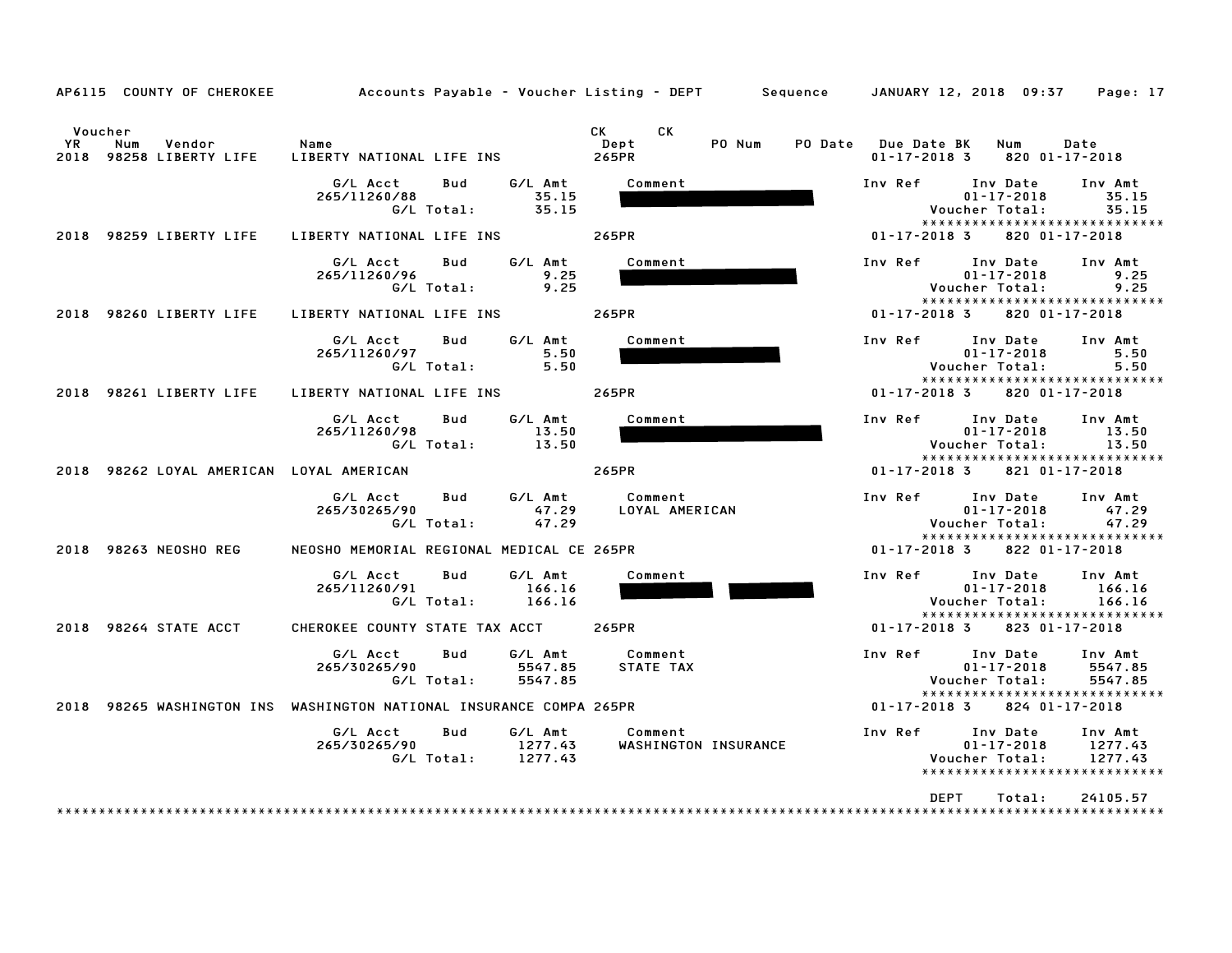|                                                                             |                                              |                                             |                                                                  | AP6115 COUNTY OF CHEROKEE         Accounts Payable – Voucher Listing – DEPT      Sequence    JANUARY 12, 2018 09:37                                   | Page: 18                                                           |
|-----------------------------------------------------------------------------|----------------------------------------------|---------------------------------------------|------------------------------------------------------------------|-------------------------------------------------------------------------------------------------------------------------------------------------------|--------------------------------------------------------------------|
| Voucher<br>YR<br>Vendor<br>Num<br>98185 CENTURYLINK1319 CENTURYLINK<br>2018 | Name                                         |                                             | Dept<br>PO Num<br>300ELDERLY                                     | CK<br>PO Date Due Date BK<br>Num<br>$01 - 17 - 2018$ 3<br>825 01-17-2018                                                                              | CK<br>Date                                                         |
|                                                                             | G/L Acct<br>300/30300/74 17/12               | Bud<br>4.76                                 | G/L Amt Comment<br>4.76 ACCT 3204<br>ACCT 320494722<br>320497874 | Inv Ref<br>Inv Date<br>12-24-2017<br>12-24-2017                                                                                                       | Inv Amt<br>4.30<br>.46                                             |
|                                                                             | G/L Total:                                   | 4.76                                        |                                                                  | Voucher Total:                                                                                                                                        | 4.76                                                               |
| 2018 98231 CENTURYLINK2961 CENTURYLINK                                      |                                              |                                             | 300ELDERLY                                                       | *****************************<br>$01 - 17 - 2018$ 3                                                                                                   | 826 01-17-2018                                                     |
|                                                                             | G/L Acct<br>300/30300/74 18/01               | Bud<br>G∕L Amt<br>148.96                    | Comment<br>ACCT 313355170<br>313571296                           | Inv Ref<br>Inv Date<br>$01 - 01 - 2018$<br>$01 - 01 - 2018$                                                                                           | Inv Amt<br>75.08<br>73.88                                          |
|                                                                             | G/L Total:                                   | 148.96                                      |                                                                  | Voucher Total:                                                                                                                                        | 148.96                                                             |
| 2018 98186 COLUMBUS                                                         | <b>CITY OF COLUMBUS</b>                      |                                             | 300ELDERLY                                                       | *****************************<br>01–17–2018 3<br>827 01-17-2018                                                                                       |                                                                    |
|                                                                             | G/L Acct<br>300/30300/72 17/12<br>G/L Total: | G/L Amt<br>Bud<br>54.56<br>54.56            | Comment<br>Comment<br>ACCT 07-48820-01                           | Inv Ref<br>Inv Date<br>12-28-2017<br>Voucher Total:                                                                                                   | Inv Amt<br>54.56<br>54.56                                          |
| 2018 98187 KS GAS                                                           | KANSAS GAS SERVICE                           |                                             | 300ELDERLY                                                       | *****************************<br>01-17-2018 3<br>828 01-17-2018                                                                                       |                                                                    |
|                                                                             | G/L Acct<br>300/30300/72 17/12<br>G/L Total: | G/L Amt<br>Bud<br>133.07<br>133.07          | Comment<br>ACCT 512076592 1191351 09                             | Inv Ref<br>Inv Date<br>12-29-2017<br>Voucher Total:<br>*****************************                                                                  | Inv Amt<br>133.07<br>133.07                                        |
| 2018 98204 CASEYS                                                           | CASEY'S GENERAL STORES INC 330SEWER          |                                             |                                                                  | DEPT<br>Total:<br>01-17-2018 3<br>829 01-17-2018                                                                                                      | 341.35                                                             |
|                                                                             | G/L Acct<br>330/30330/32 17/12<br>G/L Total: | G/L Amt<br>Bud<br>84.11<br>84.11            | Comment<br><b>FUEL</b>                                           | Inv Ref<br>Inv Date<br>12-31-2017<br>20802<br>Voucher Total:                                                                                          | Inv Amt<br>84.11<br>84.11                                          |
| 2018 98188 CENTURYLINK2961 CENTURYLINK                                      |                                              |                                             | 330SEWER                                                         | *****************************<br>01-17-2018 3<br>830 01-17-2018                                                                                       |                                                                    |
|                                                                             | G/L Acct<br>330/30330/72 17/12<br>G/L Total: | <b>Bud</b><br>G/L Amt<br>169.96<br>169.96   | Comment<br>SEWER PHONE                                           | Inv Ref<br>Inv Date<br>438097159 12-23-2017<br>Voucher Total:                                                                                         | Inv Amt<br>169.96<br>169.96                                        |
| 2018 98176 EMPIRE                                                           | EMPIRE DISTRICT ELECTRIC COMPANY             |                                             | <b>330SEWER</b>                                                  | *****************************<br>01-17-2018 3<br>831 01-17-2018                                                                                       |                                                                    |
|                                                                             | G/L Acct                                     | G/L Amt<br>Bud<br>330/30330/72 17/12 930.24 | Comment<br><b>ELECTRIC</b>                                       | Inv Ref<br>Inv Date<br>535793-78-0 12-27-2017<br>487490-67-4 12-27-2017<br>059522-21-9 12-27-2017<br>547731-85-1 12-27-2017<br>369339-68-4 12-28-2017 | Inv Amt<br>34.35<br>122.18<br>126.33<br>439.03<br>147.73<br>147.73 |
|                                                                             |                                              | G/L Total: 930.24                           |                                                                  | 8668807-56-3 12-29-2017<br>Voucher Total:<br>*****************************                                                                            | 60.62<br>930.24                                                    |
|                                                                             |                                              |                                             |                                                                  | <b>DFPT</b><br>Total:                                                                                                                                 | 1184.31                                                            |